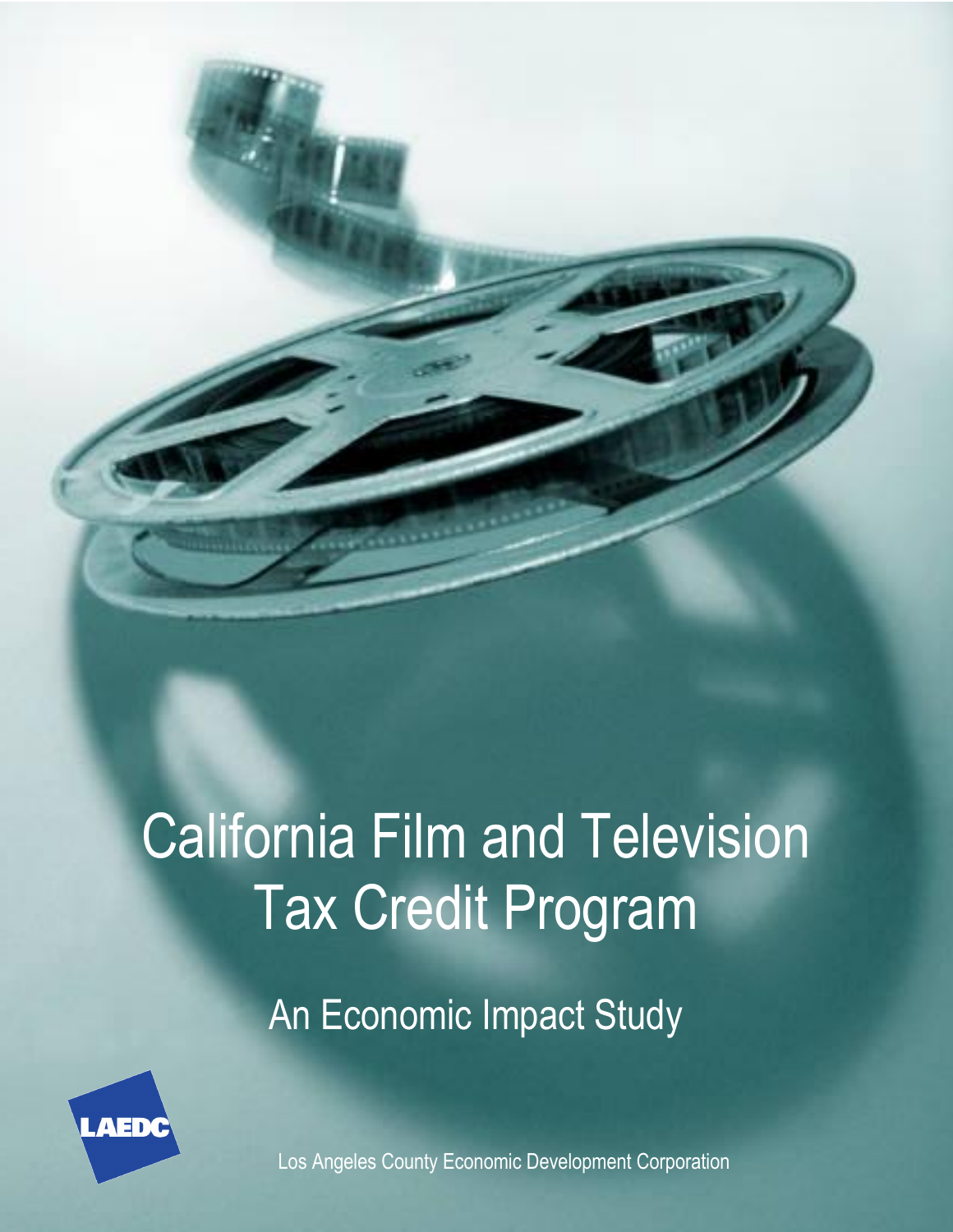Christine Cooper, Ph.D., Gregory Freeman, Shannon Sedgwick and Myasnik "Nik" Poghosyan



© 2011 Los Angeles County Economic Development Corporation

This report was prepared by the Economic and Policy Analysis Group of the Los Angeles County Economic Development Corporation (LAEDC).

As the Southern California region's premier economic development organization, the mission of the LAEDC is to attract, retain and grow businesses and jobs in the regions of Los Angeles County.

The LAEDC Economic and Policy Analysis Group offers objective economic and policy research for public agencies and private firms. The Analysis Group focuses on economic impact studies, regional industry analyses, economic forecasts and issue studies, particularly in water, transportation, infrastructure and environmental policy. Projects are selected based on their relevance to the *L.A. County Strategic Plan for Economic Development* and the potential for the research to shape policy that supports the LAEDC mission.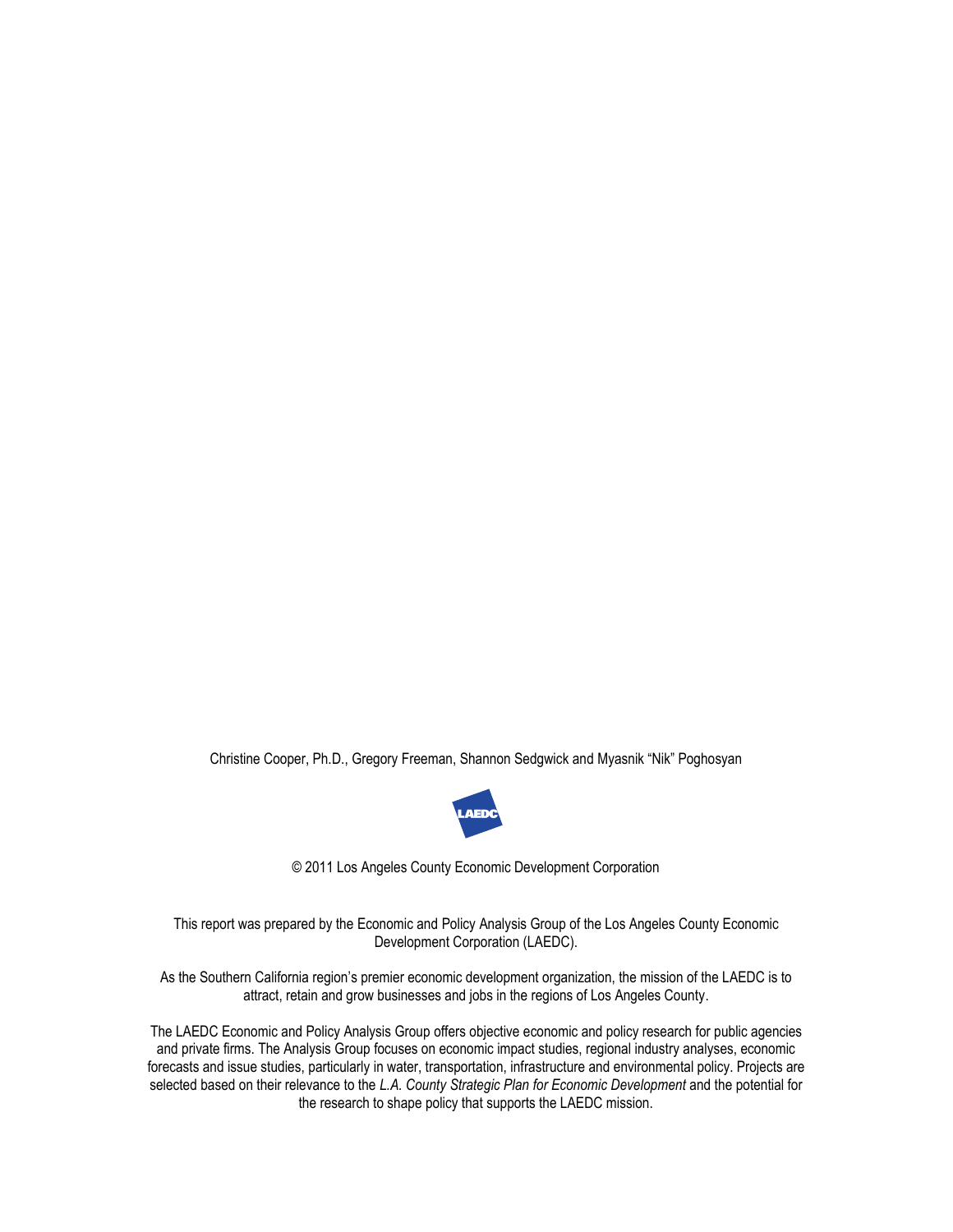## Executive Summary

During the first two years of the program, California's Film and Television Tax Credit, enacted in 2009, has generated more than \$3.8 billion in economic output and is supporting more than 20,000 jobs in California. This activity will return to state and local governments an estimated \$201 million.

For every tax credit dollar approved under California's Film and Tax Credit program, at least \$1.13 in tax revenue will be returned to state and local governments. This impact is based on 2 components: (i) \$1.06 per tax credit dollar in initial economic impact; and (ii) 7¢ per tax credit dollar from ancillary production.

Additional impacts from film-related tourism, although not quantifiable, may be significant and would increase the return noted above.

#### Economic Impact of Approved Productions

A total of 110 productions have been approved under the program to date. This study estimates the impact of the first 77 productions that were approved for allocation of tax credits totaling \$198.8 million. Extrapolating results from a detailed examination of nine production budgets, the total economic impact in California of these productions, including the direct, indirect and induced activity, is shown in the table below.

| <b>Total Economic Impact in California of Approved Productions</b><br>(2009/10 and 2010/11) |             |  |
|---------------------------------------------------------------------------------------------|-------------|--|
| <b>Direct Impact</b>                                                                        |             |  |
| Production spending (\$ millions)                                                           | \$1,530.0   |  |
| Qualifying expenditures (\$ millions)                                                       | \$<br>970.3 |  |
| Credit allocations (\$ millions)                                                            | \$<br>198.8 |  |
| <b>Total Economic Impact</b>                                                                |             |  |
| Output (\$ millions)                                                                        | \$<br>3,816 |  |
| Employment (jobs)                                                                           |             |  |
| Labor income (\$ millions)                                                                  | \$<br>1,410 |  |
| State and local taxes (\$ millions)                                                         | \$<br>201   |  |

Sources: California Film Commission; Estimates by LAEDC

The productions will generate economic output of more than \$3.8 billion and support 20,040 jobs with labor income of \$1.41 billion. Production-related tax revenues, including income taxes, property taxes, social insurance taxes, sales taxes and permits and fees, are estimated to be \$201 million.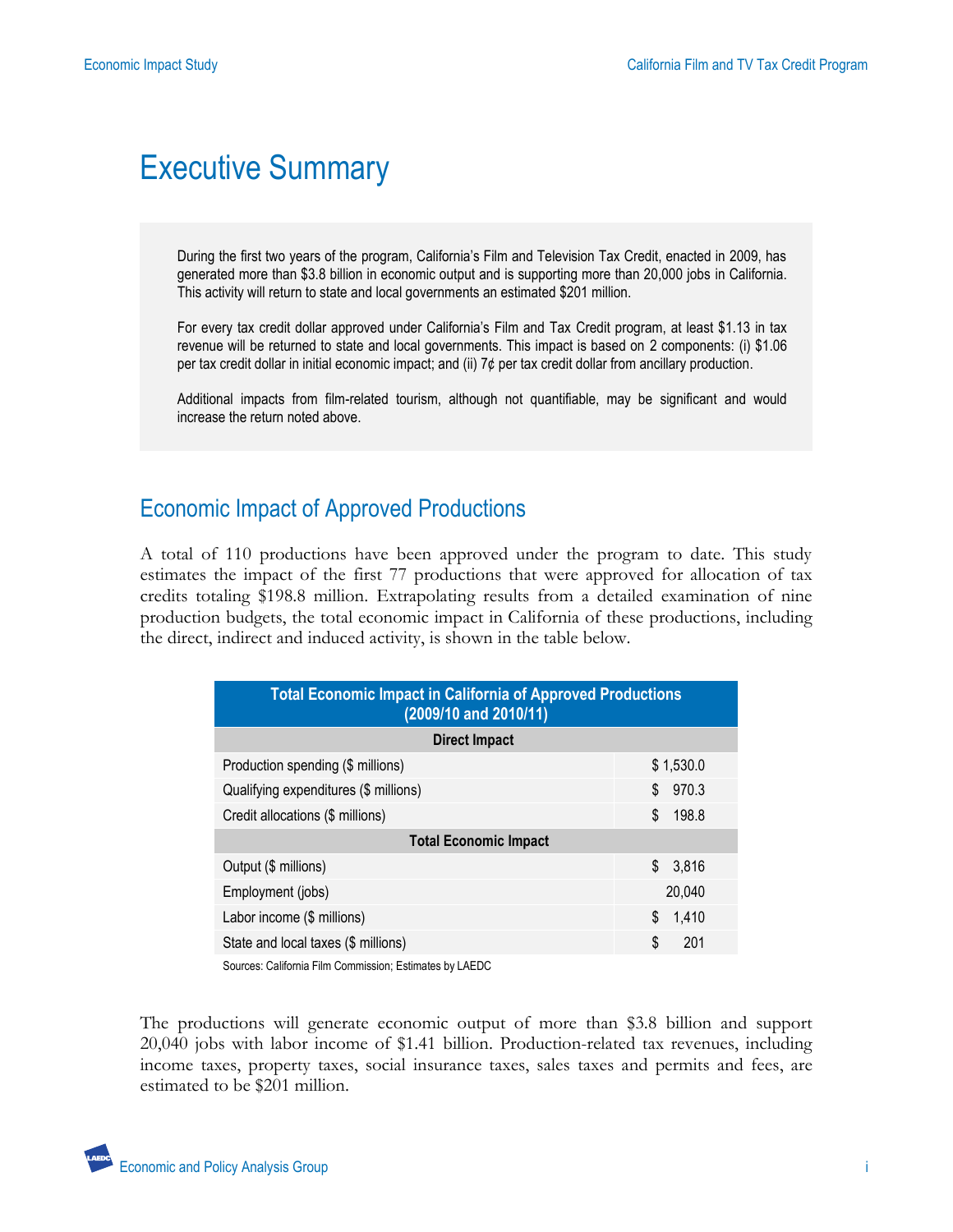#### Cost-Benefit Analysis

One way to interpret the value of the tax credit is to measure the economic impacts in terms of the current dollar value of the credits allocated. This is shown in the exhibit below.

For *each tax credit dollar* allocated:

- Total economic activity in the state will increase by \$20.11
- Labor income (including to the self-employed) will increase by \$7.41
- Total GDP in the state will increase by \$8.48
- Initial tax revenue returned to local and state governments will be \$1.06
- The highest return on state tax credits is generated by productions with large abovethe-line expenditures.

#### Ancillary Production

Having a critical mass of production activity is essential for the industry to thrive in California. The productions qualifying for film tax credits will spend more than \$1 billion (since not all such spending qualifies for credits). Each additional \$100 million in follow-on production spending facilitated by the local availability of talent, supplies and services generates at least \$10 million in state and local taxes, or an additional 7 cents per current dollar of tax credit allocated. The credits may attract more than \$100 million in additional activity.

#### Film-Related Tourism

The film industry draws visitors from around the world to Southern California. These visitors add money to the state economy as they spend on accommodations, food services, entertainment centers such as Universal City and LA Live, and local tourism hotspots such as West Hollywood, Mann's Chinese Theatre and the shopping district in Beverly Hills.

None of this tourist-related "follow-on" economic activity is included in the standard economic models used to measure the impact of motion picture production, but these dollars circulate through the economy and have a significant impact on regional economic activity, generating tax revenues for state and local governments which have not been included in our estimates above.

#### Other Considerations

- The tax credits are an investment in keeping the industry in California, potentially reversing a loss and retaining a critical mass which will generate future tax receipts.
- Film credits for larger productions than currently allowed will generate even larger returns since tax revenues would be generated by all activity while tax credits are capped. For example, a \$175 million production with a 20 percent tax credit and a \$75 million cap on qualifying expenditure could return \$1.78 in tax revenue per dollar of tax credit.

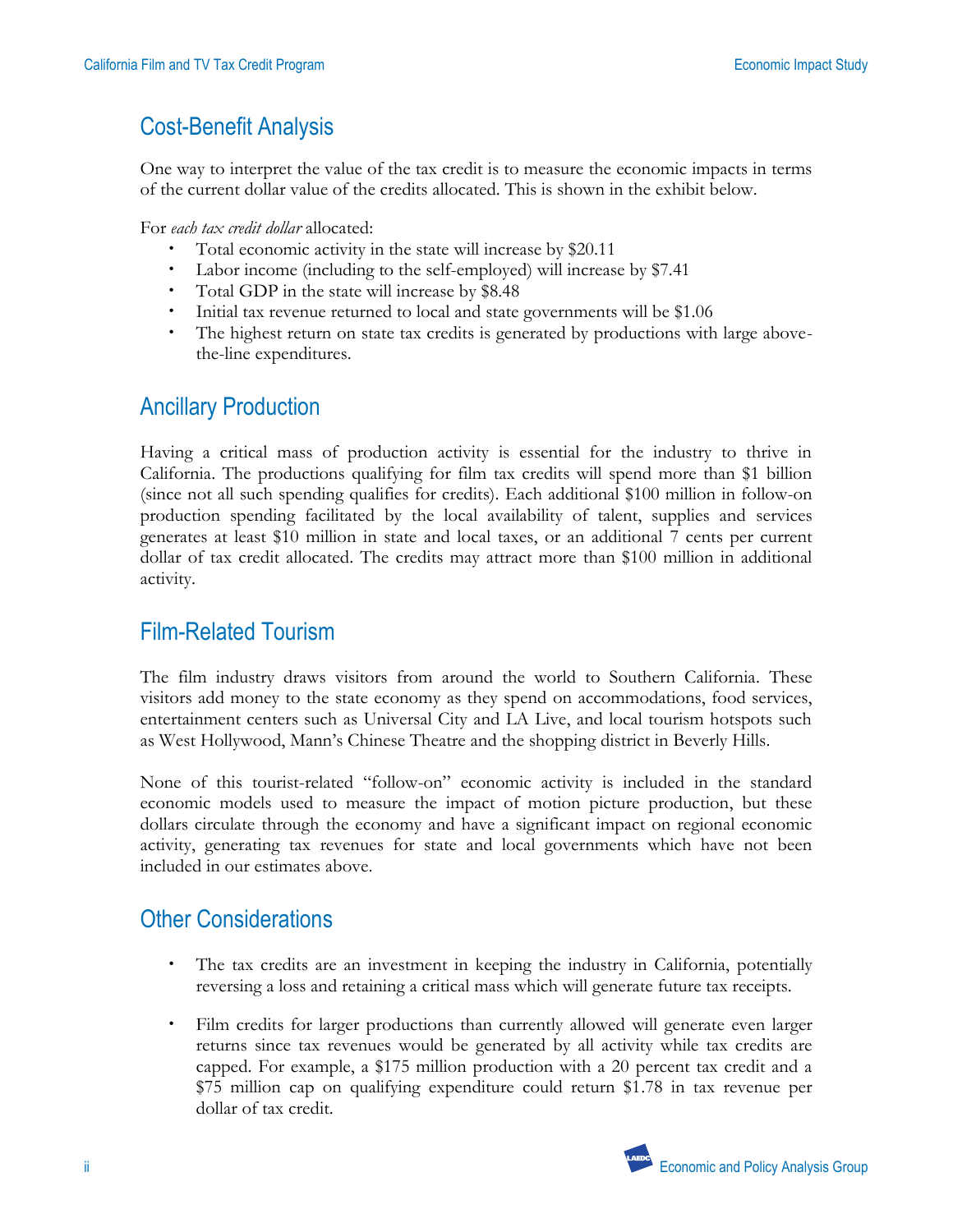## **Introduction**

In this study, the LAEDC Economic and Policy Analysis Group examines the economic implications of the California Film and Television Tax Credit program. The study proceeds as follows:

We start by providing background on the motion picture industry and the use of tax incentives to lure production away from its historic home in California.

Next, we describe the details of the California Film and Television Tax Credit program, including the number of projects, qualifying expenditures and credit allocation by production type.



We estimate the economic and fiscal impact of productions that have qualified under the program to receive tax credits. We also examine other sources of economic activity that generate taxes not captured by the traditional economic impact analysis, including entertainment-related film tourism and the benefits of a critical mass of activity in a thriving motion picture industry.

We conclude with a consideration of the economic and fiscal consequences of including two production types currently ineligible for the tax credit program: feature films with budgets in excess of \$75 million, and network television series.

An explanation of the methodology, key assumptions and a description of industry sectors can be found in the Appendix.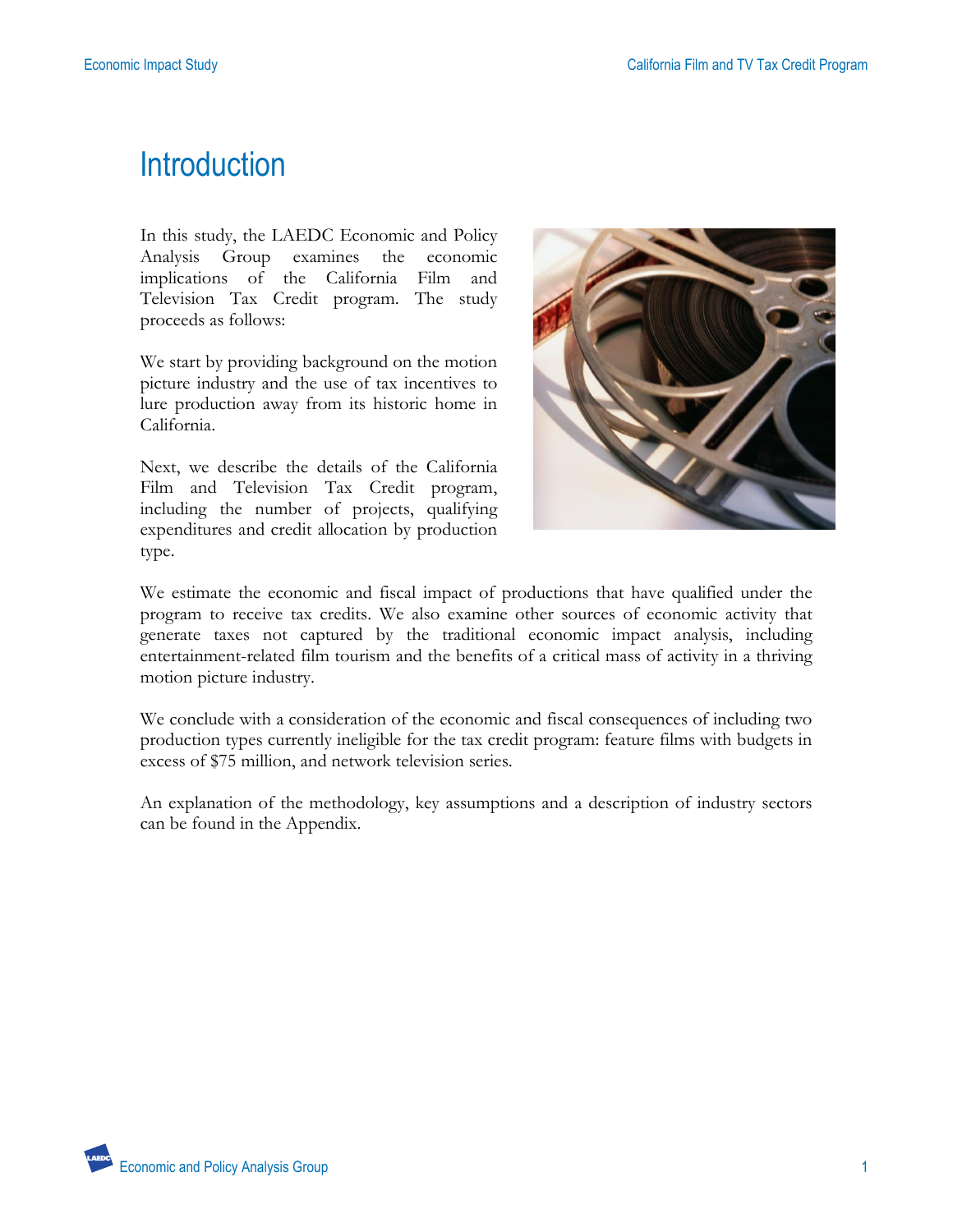## **Background**

In the face of increasing competition from other states and nations looking to lure away the film industry from its historic California home, the California legislature in 2009 approved a 5-year program of \$100 million in annual tax credits against sales and use taxes and income taxes on qualifying productions, adding California to the list of more than forty states in the nation to offer incentives to production companies basing their filming activities locally.

Film and television production is lucrative and mobile, making it an attractive target for tax incentives. Unlike other industries in which firms typically make location decisions based on a variety of factors, such as the availability of qualified labor and proximity to customers and suppliers, for film production these factors themselves are not always location-specific and thus cost considerations override most others.



Many film production incentive programs are designed to induce local industry infrastructure (with the investment credits for the construction of sound-stages and production facilities) to empower further development of the industry and its supply linkages in the region. For example, while filming can take place in almost any new location, film-editing, postproduction work, sound recording, captions and other specializes services and their qualified workers are often not available locally; thus this work is returned to areas where the industry is already established. However, as the local industry grows and a cluster of related and supporting industries develops, these activities will be increasingly provided locally.

Since 2000, the incentives offered by other states have led to the development of film production industry clusters elsewhere, threatening the loss of jobs from California which has been the heart of this activity in the nation. Exhibit 1-1 shows the importance of motion picture and sound industries in California as compared to the nation as a whole. We include data for *independent artists, writers and performers*, an industry which is essentially freelancers, since this industry includes a large swath of the upper income workers in the motion picture industry. All employment data includes the self-employed and freelance workers. The data is shown for 2009, the latest year for which such data is available.

Although employment in California accounts for less than 12 percent of national employment and approximately 13 percent in all labor income, almost 39 percent of national employment in motion picture and video industries occurs in California, and 60 percent of

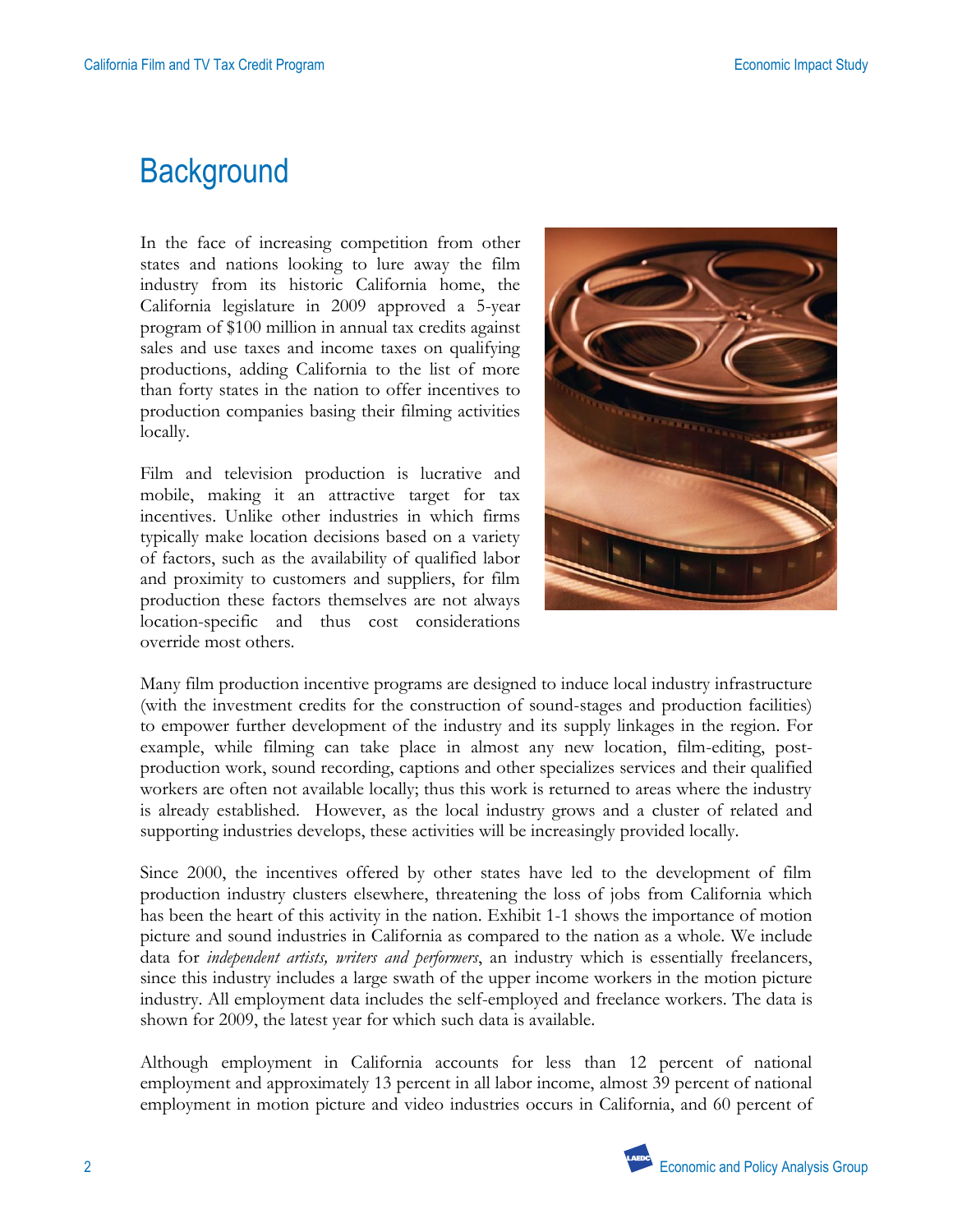all labor income in the industry is earned in California. The proportion of freelance workers (independent artists, writers and performers) in California and their income is similar, with almost 62 percent of all national labor income in this sector earned in California.

| <b>Exhibit 1-1</b><br>Economic Activity in the Motion Picture Industry - California and the US<br>(2009) |             |            |               |  |
|----------------------------------------------------------------------------------------------------------|-------------|------------|---------------|--|
|                                                                                                          | <b>US</b>   | CA         | CA as % of US |  |
| Employment (jobs):                                                                                       |             |            |               |  |
| Total (all industries)                                                                                   | 172,400,750 | 19,856,986 | 11.5          |  |
| Motion picture and video industries                                                                      | 411,368     | 159,291    | 38.7          |  |
| Independent artists, writers and performers                                                              | 191,975     | 69,129     | 36.0          |  |
|                                                                                                          |             |            |               |  |
| Output (\$ billions):                                                                                    |             |            |               |  |
| Total (all industries)                                                                                   | \$25,361.7  | \$3,223.3  | 12.7          |  |
| Motion picture and video industries                                                                      | 82.0        | 48.5       | 59.2          |  |
| Independent artists, writers and performers                                                              | 24.2        | 14.3       | 59.0          |  |
|                                                                                                          |             |            |               |  |
| Labor Income (\$ billions):                                                                              |             |            |               |  |
| Total (all industries)                                                                                   | \$8,825.0   | \$1,159.9  | 13.1          |  |
| Motion picture and video industries                                                                      | 25.8        | 15.5       | 60.2          |  |
| Independent artists, writers and performers                                                              | 12.5        | 7.7        | 61.9          |  |
|                                                                                                          |             |            |               |  |

Source: Estimates by LAEDC

California's rich history in film making has allowed the development of a deep pool of talented workers in the variety of occupations needed to produce a motion picture or television series. This makes it possible for the industry to find suppliers for almost all its needs within the state, keeping this economic activity here. Almost 92 percent of all the goods and services purchased by the industry are sourced within the state. The values of these purchases in 2009 by industry are shown in Exhibit 1-2 on the following page.

The industry purchased \$6.4 billion in goods and services from other firms within its own industry; it purchased \$1.7 billion in advertising services and paid \$1.5 billion in rent or real estate services. In aggregate, the industry spent \$15.4 billion on goods and services in California in 2009 from a wide variety of industries.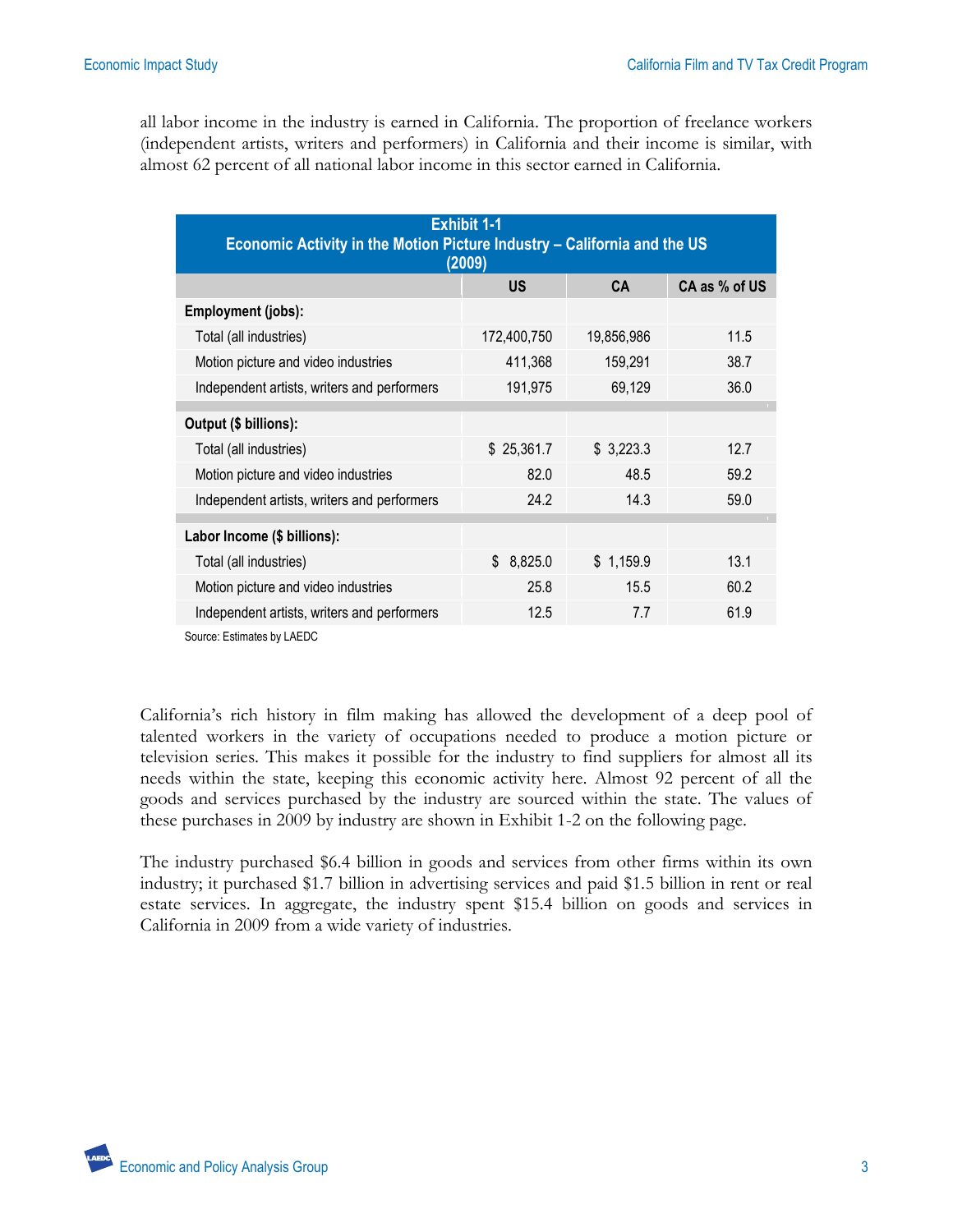| <b>Exhibit 1-2</b><br><b>Purchases of Goods and Services in California by the Motion Picture</b><br>Industry in 2009 (\$ millions) |              |
|------------------------------------------------------------------------------------------------------------------------------------|--------------|
| Motion picture and video services                                                                                                  | \$6.368      |
| Advertising and related services                                                                                                   | 1.685        |
| Real estate buving, selling, leasing                                                                                               | 1.534        |
| Independent artists, writers and performers                                                                                        | 729          |
| Management, scientific and technical consulting services                                                                           | 440          |
| <b>Employment services</b>                                                                                                         | 349          |
| Software and video media, mass reproduction services                                                                               | 336          |
| Telecommunications                                                                                                                 | 300          |
| Legal services                                                                                                                     | 299          |
| Accounting, tax preparation and payroll services                                                                                   | 206          |
| Automotive equipment rental and leasing                                                                                            | 194          |
| Management                                                                                                                         | 183          |
| Insurance                                                                                                                          | 181          |
| Miscellaneous professional services                                                                                                | 164          |
| Office administrative services                                                                                                     | 159          |
| Services to buildings                                                                                                              | 156          |
| Banking services                                                                                                                   | 138          |
| Truck transportation                                                                                                               | 138          |
| All others                                                                                                                         | 1.884        |
| Total (\$ millions)                                                                                                                | \$<br>15,442 |

Source: Estimates by LAEDC

On the flip side, the *loss* of filming activity over time threatens the stability of the industry in California as other locations invest in and develop their own infrastructure and local talent pools and eliminate the need for any work to occur in California. The gradual shrinking of the industry in California, if it continues, would reduce it to a smaller component of the economic base of the state, and could siphon away many related industries and activities that have depended on the purchases of the motion picture and television production industry.

California once accounted for more than half of all motion picture production in the United States but production has shifted elsewhere in recent years, particularly in response to tax incentive programs. Competition comes not only from other states but increasingly from other nations. The development of excellent production and post-production facilities in Canada, Australia, New Zealand, the United Kingdom and Germany is enabling a shift of work that was once done almost exclusively in California. All of these nations have attractive incentive programs. While relocation of production to London or Auckland may be more costly than filming in Albuquerque, tax credits combined with favorable exchange rates can make the move cost-effective, in particular for large budget productions that involve the construction of complex sets and filming for twelve months or longer. Such blockbuster productions are taking advantage of generous tax incentives to establish facilities and production houses overseas, reducing or even eliminating the need to return to California.

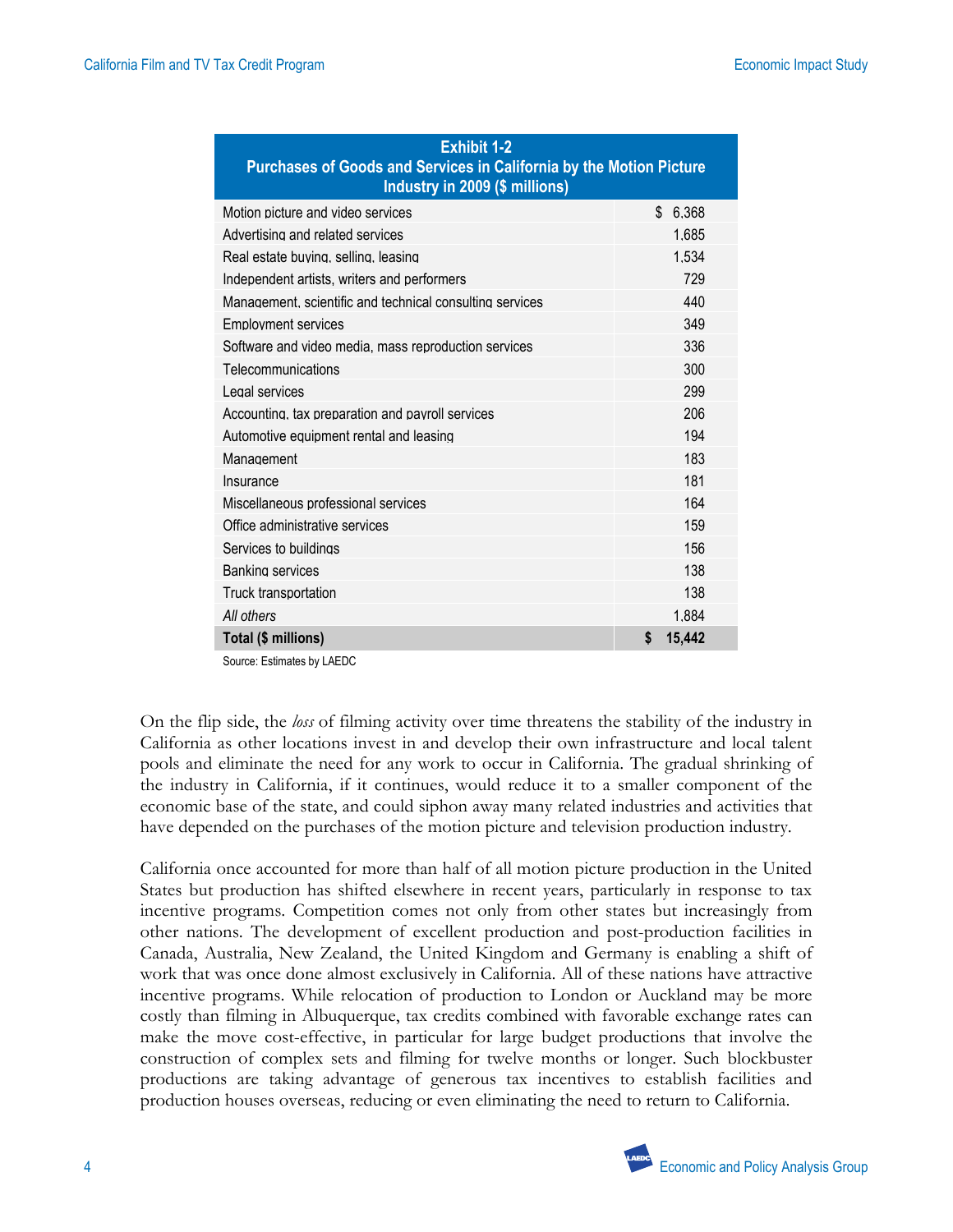## The California Film and Television Tax Credit Program

The California tax incentive program allows qualified taxpayers to take a credit against income or sales and use taxes based on qualified expenditures.

The amount of the tax credit varies between 20 and 25 percent based on the type of production. Feature films with production budgets between \$1 million and \$75 million qualify for a 20 percent nontransferable tax credit. Such credit is also available for mini-series and made-for-television movies with a minimum production budget of \$500,000 and new television series licensed for original distribution on basic cable (half-hour shows and other types of television programming are excluded). Qualified motion pictures must spend at least 75 percent of their production days or total production budget in CA.



In an effort to attract business, the program allows for a 25 percent tax credit for television series that had been previously filmed outside of California (regardless of episode length), and for independent films with budgets of between \$1 million and \$10 million, where the definition of an "independent production" is one that is produced by a company that is not publicly-traded and of which publicly-traded companies do not own more than 25 percent. The program allocates a minimum of \$10 million of the annual funding for independent productions.

*Qualifying expenditures* are the portion of production expenditures that qualify for a tax credit allocation. These costs must be incurred in California, and can include: crew and staff salaries, wages, and fringes; cost of rental of facilities and equipment; production operations costs such as construction, wardrobe, food and lodging; and post-production activities. Costs that do not qualify for tax credits include: salaries for performers, directors, producers and writers; licensing fees; and distribution expenses.

#### Initial Allocation

All funds for the 2009/10 and 2010/11 fiscal years have been allocated. Tax credit applications have been approved for 77 productions with total qualifying expenditures of \$970 million, approximately half of which is in the form of wages and benefits. The production types, qualifying expenditures and credit allocations by type are shown in Exhibit  $2-1.$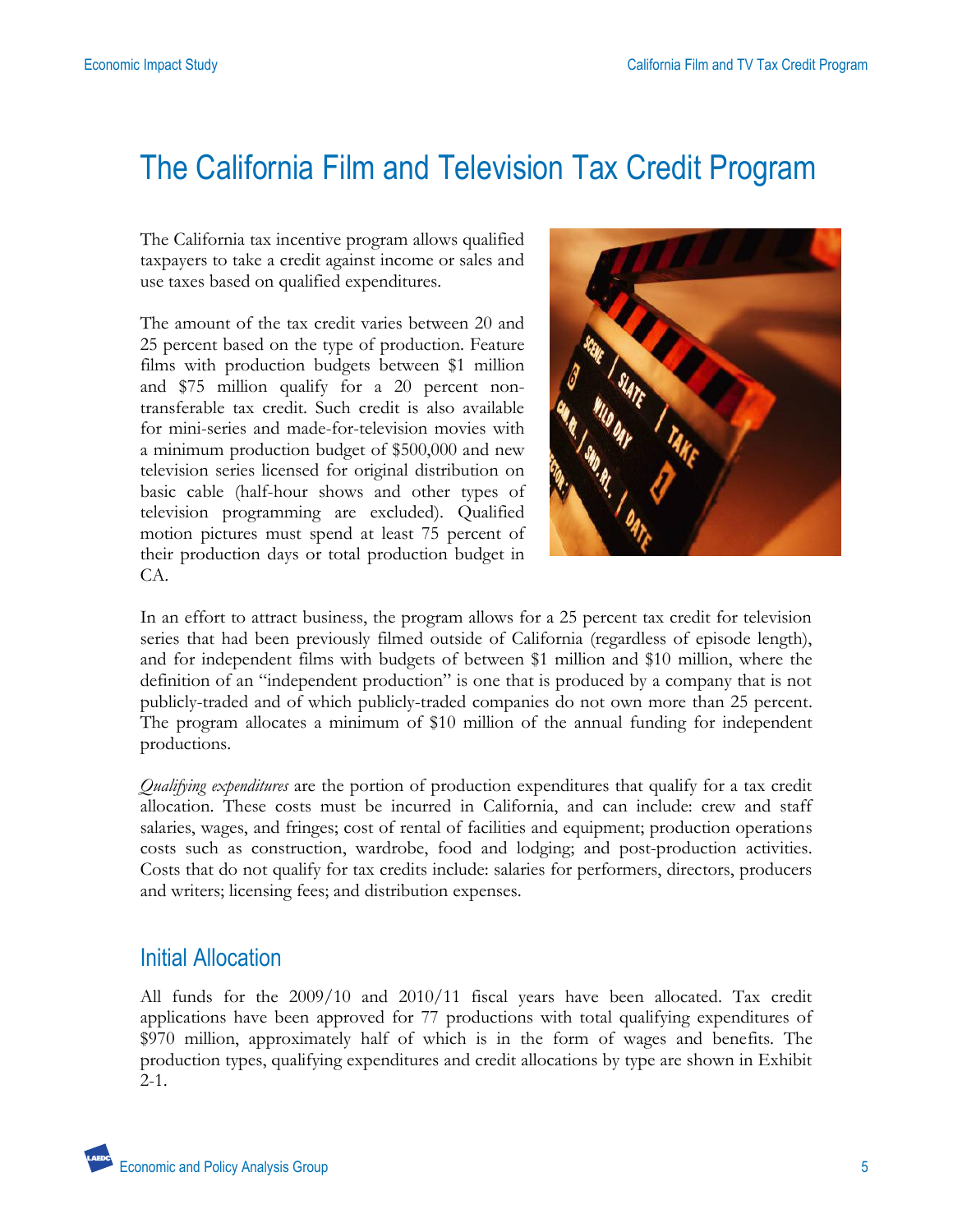| <b>Exhibit 2-1</b><br><b>Credit Applications Approved by Production Type</b><br>(2009/10 and 2010/11) |                              |                                                 |                                                  |            |
|-------------------------------------------------------------------------------------------------------|------------------------------|-------------------------------------------------|--------------------------------------------------|------------|
| <b>Production Type</b>                                                                                | Number of<br><b>Projects</b> | Qualifying<br><b>Expenditures</b><br>(millions) | <b>Credit</b><br><b>Allocation</b><br>(millions) | % of Total |
| Feature film                                                                                          | 34                           | \$758.7                                         | \$152.0                                          | 76.5       |
| Movie-of-the-week (MOW)                                                                               | 3                            | 21.9                                            | 4.5                                              | 2.2        |
| New television series                                                                                 | 6                            | 96.9                                            | 19.4                                             | 9.7        |
| Relocated television series                                                                           | 1                            | 5.4                                             | 1.3                                              | 0.7        |
| Independent feature films                                                                             | 22                           | 67.8                                            | 16.7                                             | 8.4        |
| Independent MOW                                                                                       | 11                           | 19.7                                            | 4.9                                              | 2.5        |
| Total                                                                                                 | 77                           | \$970.3                                         | \$198.8                                          | 100.0      |

Source: California Film Commission

Thirty-four of the approved projects are feature films and have been allocated more than three-quarters of the credits. Independent feature films and movies-of-the-week, generally smaller-budget productions, total thirty-three projects, with just over 10 percent of the credit allocations.

Regardless of production type, the slate of approved projects range in budgets and qualifying expenditures, as shown in Exhibit 2-2.

| <b>Exhibit 2-2</b><br><b>Credit Applications Approved by Budget Range</b><br>(2009/10 and 2010/11) |                              |                                                        |            |
|----------------------------------------------------------------------------------------------------|------------------------------|--------------------------------------------------------|------------|
| <b>Qualifying Expenditures</b>                                                                     | Number of<br><b>Projects</b> | <b>Total Credit</b><br><b>Allocation</b><br>(millions) | % of Total |
| \$0 to \$2 million                                                                                 | 21                           | \$7.1                                                  | 3.6        |
| \$2 million to \$5 million                                                                         | 12                           | 9.2                                                    | 4.6        |
| \$5 million to \$10 million                                                                        | 11                           | 18.3                                                   | 9.2        |
| \$10 million to \$20 million                                                                       | 14                           | 41.2                                                   | 20.7       |
| \$20 million to \$40 million                                                                       | 15                           | 84.7                                                   | 42.6       |
| Over \$40 million                                                                                  | 4                            | 38.2                                                   | 19.2       |
| Total                                                                                              | 77                           | \$198.8                                                | 100.0      |

Source: California Film Commission

While 21 of the 77 projects have qualifying expenditures of less than \$2 million, these projects garnered only 3.6 percent of the credit allocations. Since credits are allocated according to the qualifying expenditures, higher levels of expenditures will be allocated commensurately larger credits.

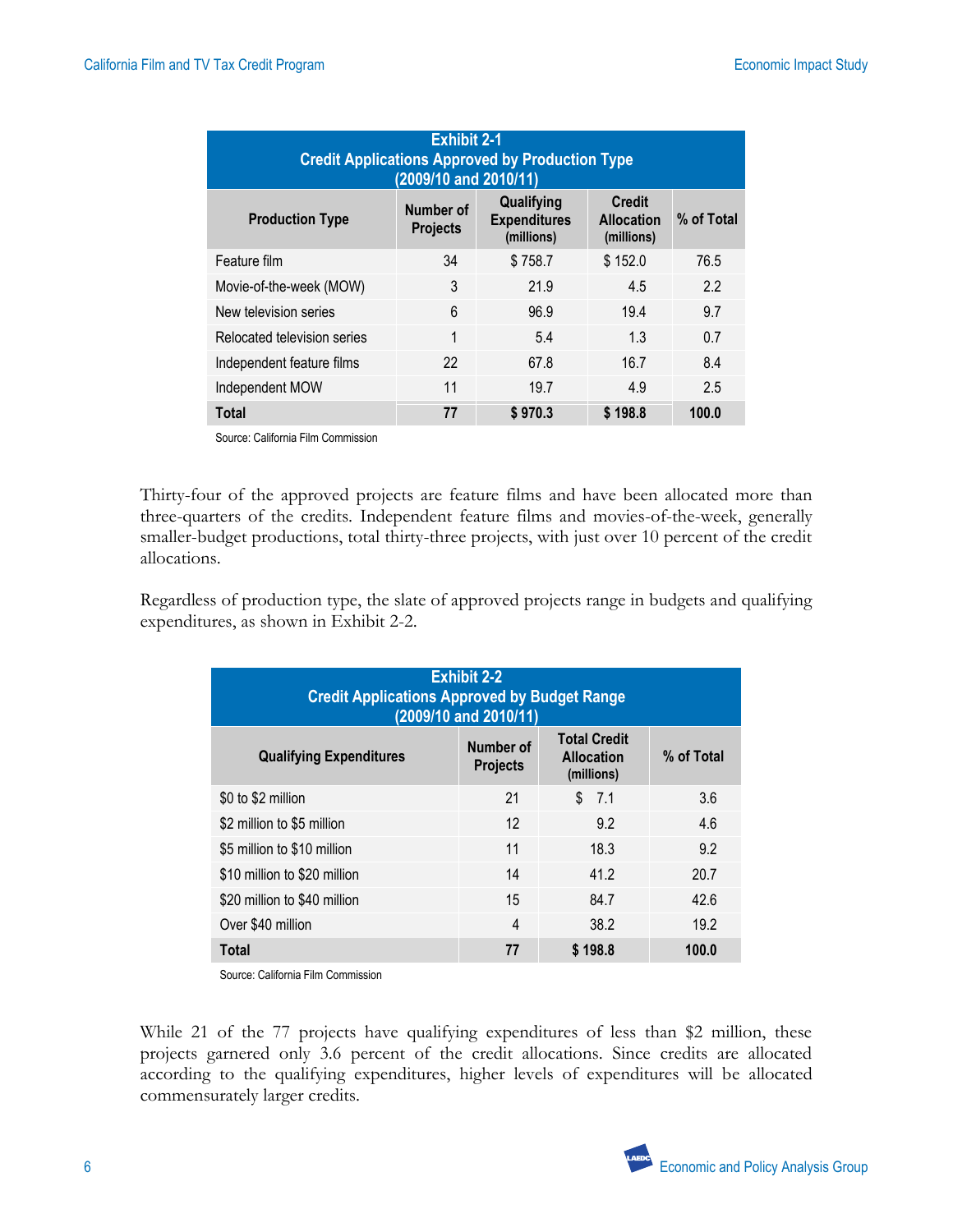## Economic Impact Estimates

We expect the impacts in California to be large for several reasons. First, the economy of California is large and diversified, allowing households and businesses to obtain most of the goods and services they need within the state, meaning there is less leakage of purchases out of the state and the dollars circulate within the state.

Second, the motion picture and video industry itself is complex and comprehensive in California. Because the supply linkages are well-established, the industry can find all production facilities and requirements within the state, although lower costs elsewhere can impel the purchase of goods and services from outside of California.



Third, the California tax incentives are less generous than those offered in other states – in some cases, substantially less. With a deep talent base and skilled workers at all levels

and stages of production, and a full range of supporting infrastructure and companies, California does not need to offer incentives above those (or even equal to those) offered by other states. Instead, smaller incentives that keep California "in the game" can be sufficient, as suggested by the response to the current program.

Fourth, California's steeply progressive income tax gives the state the ability to recoup its tax credit quickly. Similarly, California's high sales tax rate will generate more revenue from taxes on household purchases than states with lower sales taxes.

We reviewed the detailed production budgets for nine productions, which included a small budget independent movie-of-the-week, a new television series, and small-, medium- and larger-budget feature films. The production budgets ranged from \$2.5 million to \$75 million, with total production spending of \$336.0 million and qualifying expenditures of \$215 million.

The nine productions have been allocated \$43.4 million in tax credits, accounting for approximately 22 percent of the credits allocated for the first two years of the program. Because the tax credits will not be realized until 2012, we discount their value by the estimated expected rate of inflation from 2010 to 2012, as more fully described in the Appendix. The current value of these allocations is \$41.4 million.

The total economic impact in California of the nine selected productions in California, including the direct, indirect and induced activity, is shown in the exhibit on the following page.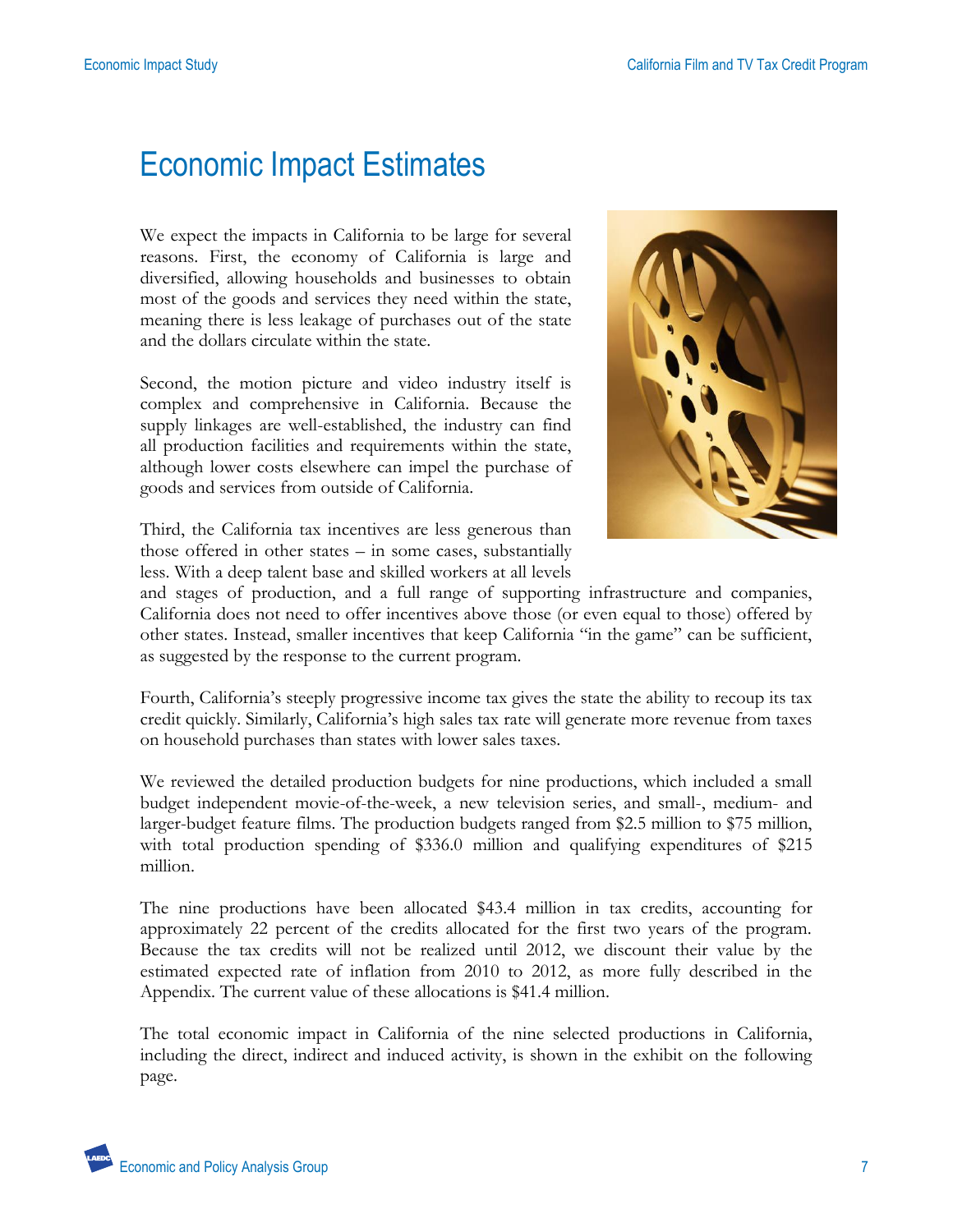| <b>Exhibit 3-1</b><br><b>Total Economic Impact in California of Selected Productions</b> |    |       |  |
|------------------------------------------------------------------------------------------|----|-------|--|
| <b>Direct Impact</b>                                                                     |    |       |  |
| Production budgets (\$ millions)                                                         | \$ | 336.0 |  |
| Qualifying expenditures (\$ millions)                                                    | \$ | 215.3 |  |
| Credit allocations (\$ millions)                                                         | \$ | 43.4  |  |
| Current value of credit allocations (\$ millions)                                        | \$ | 41.4  |  |
| <b>Total Economic Impact</b>                                                             |    |       |  |
| Output (\$ millions)                                                                     | \$ | 847   |  |
| Employment (jobs)                                                                        |    | 4,440 |  |
| Labor income (\$ millions)                                                               | \$ | 312   |  |
| <b>Total Fiscal Impact</b>                                                               |    |       |  |
| Income taxes                                                                             | \$ | 16.6  |  |
| Sales taxes                                                                              |    | 9.4   |  |
| Property taxes                                                                           |    | 7.6   |  |
| Social insurance taxes                                                                   |    | 5.4   |  |
| Fees, fines and other taxes                                                              |    | 5.7   |  |
| Total state and local taxes (\$ millions)                                                | \$ | 44.6  |  |

Sources: Selected production budgets; LAEDC

These productions will generate \$847 million in economic activity in California and support 4,440 jobs with labor income of \$312 million. Total state and local tax revenues are estimated to reach \$44.6 million.

After adjusting for the temporal mismatch between the spending and the tax credit realization, the per current dollar of tax credit, the total state and local tax impact for this sample of productions per current dollar of tax credit is \$1.08.

A close inspection of the production budgets and impact results shows that *the overriding factor influencing this rate of return is the proportion of the budget that is spent above-the-line.* Above-the-line spending generates economic activity but does not qualify for consideration under the tax credit program, so in essence this spending comes at no cost to the state. For our sample, the correlation between the percentage of the budget above-the-line and return per dollar of tax credit is 0.877, which implies a strong positive relationship between the percentage of the production budget spent above-the-line and the rate of return.

Under the current program, the size of the budget by itself does not indicate the likely return to the state. Larger productions are not necessarily more efficient in terms of return on tax credits than smaller productions. The correlation between overall budget and return per dollar of tax credit in the sample is only 0.439, which implies that there is only a very weak relationship between the absolute size of the budget and its rate of return.

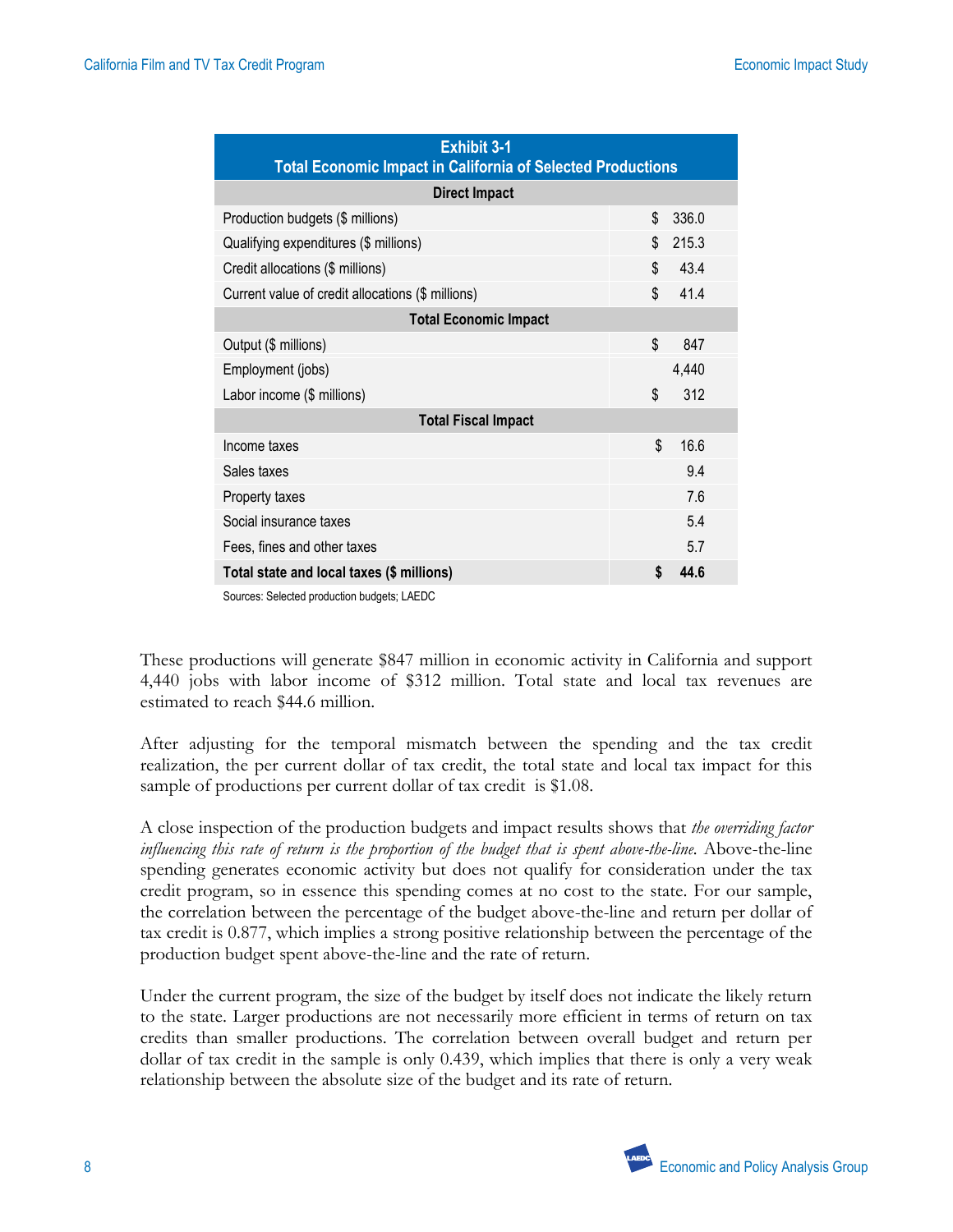#### Economic Impact of All Approved Productions

To extend these results to the entire slate of productions that qualified for the tax credit program, we extrapolated based on the value of the qualifying expenditures of each production. To enable this extrapolation, we first expressed the impacts we found above per million dollars of qualifying expenditures.

| <b>Exhibit 3-2</b><br><b>Total Economic Impact in California of Selected Productions</b><br>(Per \$1 million of Qualifying Expenditures) |         |
|------------------------------------------------------------------------------------------------------------------------------------------|---------|
| Output (\$ millions)                                                                                                                     | \$3.93  |
| Employment (jobs)                                                                                                                        | 21      |
| Labor income (\$ millions)                                                                                                               | \$ 1.45 |
| State and local taxes (\$ millions)                                                                                                      | \$0.21  |
| Sources: Selected production budgets; LAEDC                                                                                              |         |

For every \$1 million in qualifying expenditures, the nine productions will generate \$3.9 million in economic output and support 21 jobs with labor income of \$1.4 million. Each \$1 million of qualifying expenditures will result in \$207,100 in state and local taxes.

Using these values, we estimate the total economic impact in California of all productions that have been allocated tax credits, including the direct, indirect and induced activity.

| <b>Exhibit 3-3</b><br><b>Total Economic Impact in California of Approved Productions</b><br>(2009/10 and 2010/11) |        |  |  |
|-------------------------------------------------------------------------------------------------------------------|--------|--|--|
|                                                                                                                   |        |  |  |
| \$                                                                                                                | 970.3  |  |  |
| \$                                                                                                                | 198.8  |  |  |
| \$                                                                                                                | 189.8  |  |  |
| <b>Total Economic Impact</b>                                                                                      |        |  |  |
| \$                                                                                                                | 3,816  |  |  |
|                                                                                                                   | 20,040 |  |  |
| \$                                                                                                                | 1,410  |  |  |
| <b>Total Fiscal Impact</b>                                                                                        |        |  |  |
| \$                                                                                                                | 74.8   |  |  |
|                                                                                                                   | 42.2   |  |  |
|                                                                                                                   | 34.1   |  |  |
|                                                                                                                   | 24.3   |  |  |
|                                                                                                                   | 25.6   |  |  |
| \$                                                                                                                | 200.9  |  |  |
|                                                                                                                   |        |  |  |

Sources: California Film Commission; LAEDC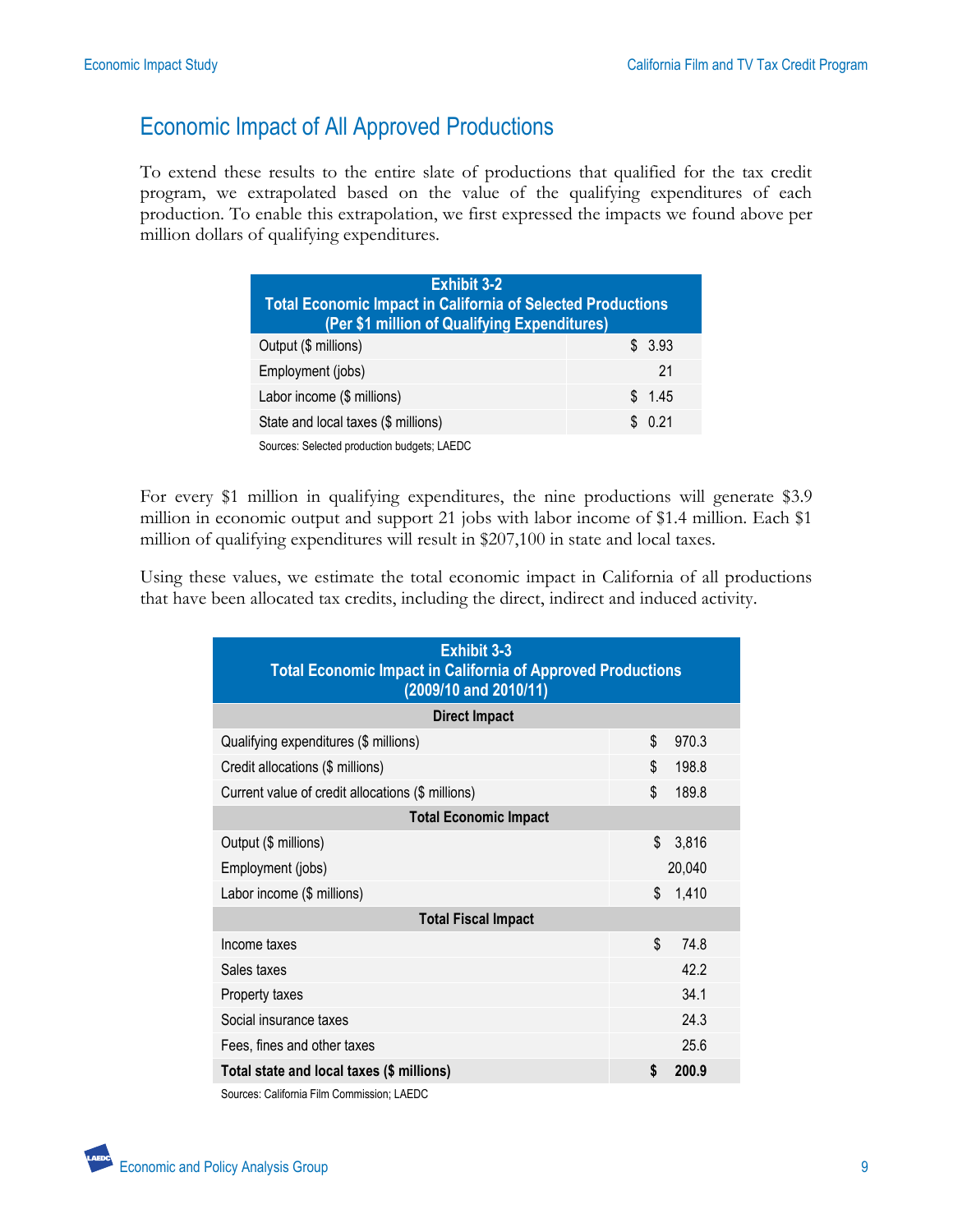The total qualifying expenditures for all 77 productions is \$970.3 million. Extrapolating from the results of our sample of productions, we estimate that the full slate of qualifying productions will generate more than \$3.8 billion in economic output in California and support 20,040 jobs with labor income of almost \$1.4 billion. Total state and local tax revenues are estimated to reach \$201 million.

In our sample of nine productions, we found that the return per tax credit dollar (in current terms) was \$1.08, but for the entire set of qualifying production, the return is just over \$1.06. This is a consequence of the larger representation of productions qualifying for a higher tax credit (25 percent rather than 20 percent of qualifying expenditures) in the overall slate. As a result, the tax credit per dollar of qualifying expenditures is marginally higher than in the small sample, reducing the overall rate of return.

#### Industry Sector Impacts

The economic impact spills across industries in California through indirect and induced effects. A list of the sectors most impacted (ranked by employment) is shown in Exhibit 3-4. The values in the exhibit should be interpreted as illustrative of industry effects rather than precise given model and data limitations.

| <b>Exhibit 3-4</b><br><b>Economic Impact of Approved Productions by Industry Sector</b> |                                |             |                                  |  |
|-----------------------------------------------------------------------------------------|--------------------------------|-------------|----------------------------------|--|
| <b>Industry</b>                                                                         | <b>Output</b><br>(\$ millions) | <b>Jobs</b> | Labor<br>income<br>(\$ millions) |  |
| Information                                                                             | 1,656.4<br>\$.                 | 5,964       | 559.2<br>S                       |  |
| Arts, entertainment and recreation                                                      | 600.0                          | 3,899       | 328.1                            |  |
| Retail trade                                                                            | 130.4                          | 1,455       | 53.0                             |  |
| Real estate and rental                                                                  | 380.3                          | 1,214       | 53.2                             |  |
| Health care and social assistance                                                       | 121.1                          | 1,159       | 67.9                             |  |
| Administrative and waste management                                                     | 70.8                           | 1,077       | 38.6                             |  |
| Accommodation and food services                                                         | 66.6                           | 1,038       | 24.7                             |  |
| Professional, scientific and technical                                                  | 147.5                          | 937         | 72.9                             |  |
| Other services                                                                          | 63.8                           | 851         | 26.2                             |  |
| Finance and insurance                                                                   | 171.6                          | 660         | 59.9                             |  |
| All others                                                                              | 408.1                          | 1,785       | 122.9                            |  |
| Total <sup>*</sup>                                                                      | \$3,816                        | 20,040      | \$1,410                          |  |
| * May not sum due to rounding                                                           |                                |             |                                  |  |

Source: LAEDC

Most of the impacts will occur in the information sector, which includes the motion picture and video industries, and in the arts, entertainment and recreation sector, which includes independent artists, writers and performers. However, retail trade, rental and leasing services, health care and accommodation and food services all reap substantial employment from the spending by film and television production. A description of these industries is provided in the Appendix.

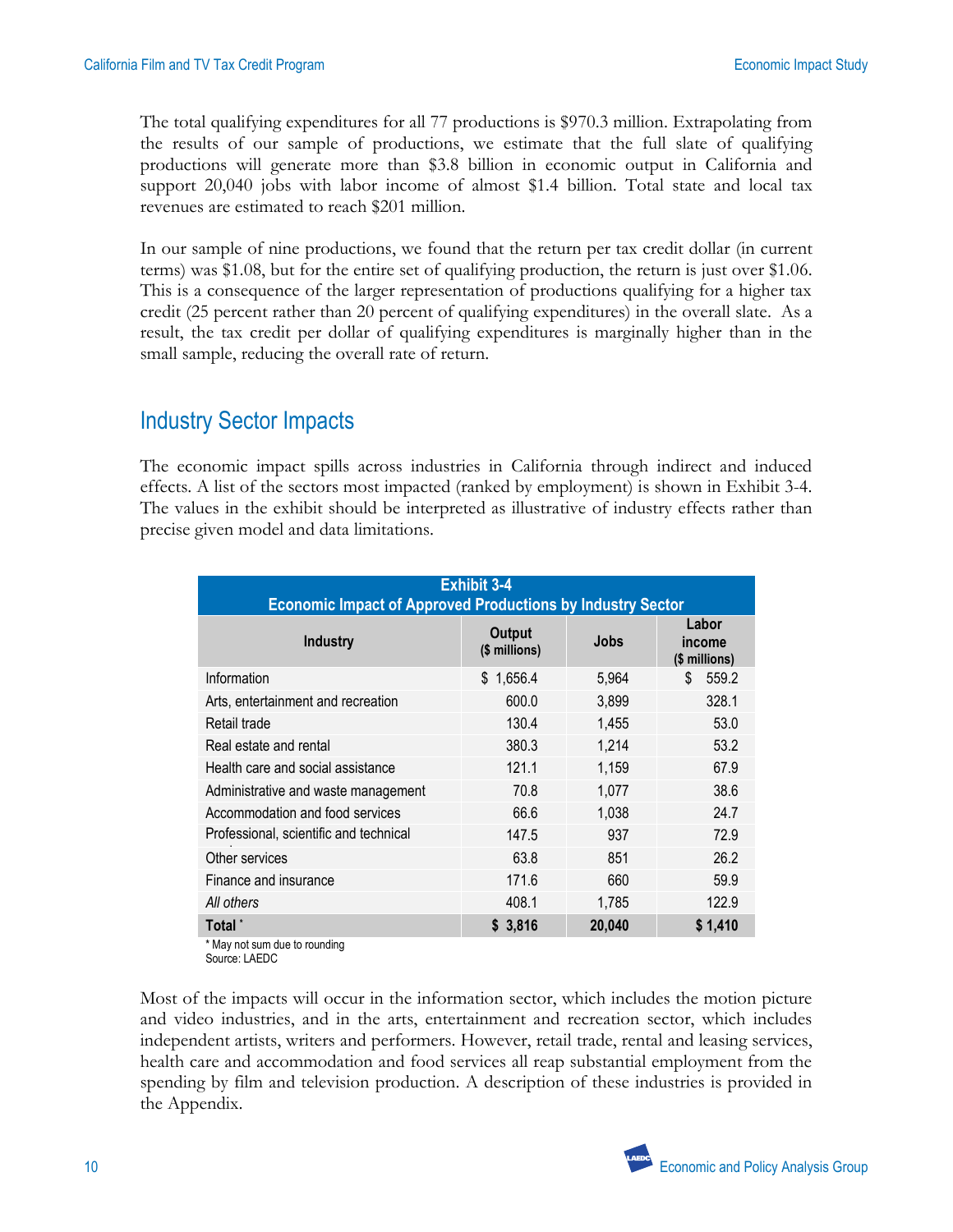#### **Discussion**

One way to interpret the value of the tax credit is to measure the economic impacts in terms of the current dollar value of the credits allocated. This is shown in the exhibit below.

| <b>Exhibit 3-5</b><br><b>Impact Ratios</b>        |         |
|---------------------------------------------------|---------|
| Economic output per dollar tax credit             | \$20.11 |
| Labor income per dollar tax credit                | 741     |
| GDP per dollar tax credits                        | 8.48    |
| State and local tax revenue per dollar tax credit | 1.06    |
| Source: LAEDC                                     |         |

These ratios are interpreted as follows:

- For *each tax credit dollar* allocated:
	- Total economic activity in the state will increase by \$20.11
	- Labor income (including to the self-employed) will increase by \$7.41
	- Total GDP in the state will increase by \$8.48
- For every tax credit dollar given, \$1.06 will be returned to local and state governments in initial tax revenue.
- The highest return on state tax credits is generated by productions with large abovethe-line expenditures which do not qualify for tax credits.
- The dollar value of the tax credits allocated has been discounted to reflect the intertemporal mismatch between the spending generated by the productions and the tax credit realization, as described more fully in the Appendix.
- Our estimates are based on *proposed* budgets. Actual credits allocated are based on actual production spending, which may differ from the proposed budgets. Some spending which was anticipated to be considered as qualifying has in practice been rejected and therefore results in a smaller tax credit than originally allocated. To the extent that the actual spending is consistent with the proposed budget while the tax credit is smaller, the return per dollar will be a few cents higher.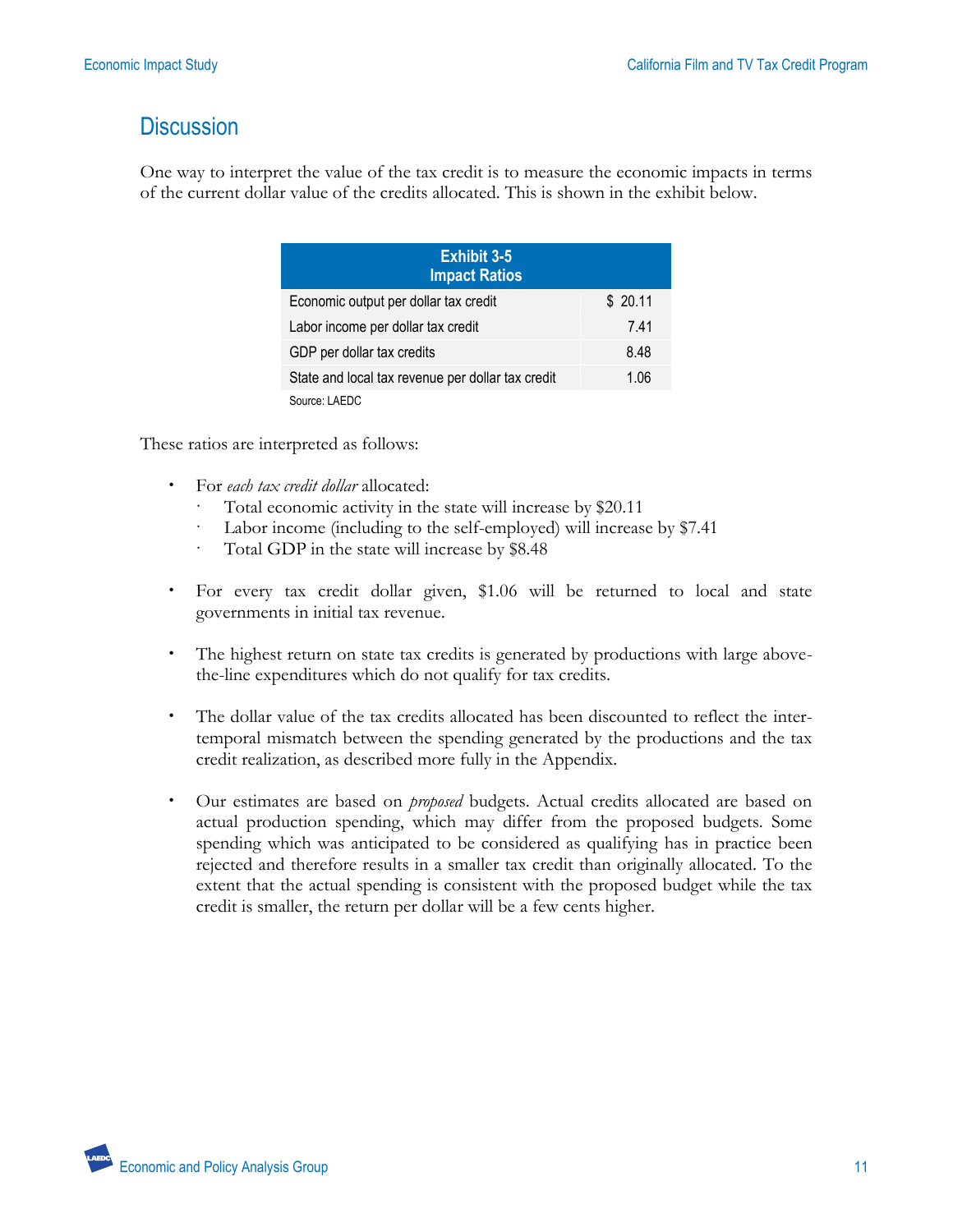## Other Impacts Due to Tax Incentive Program

#### Film Tourism

Tourism is a major economic engine for many states, California included. In 2009, the Tourism and Hospitality industry cluster in California supported almost 12,000 establishments and 320,000 jobs with over \$9.9 billion in labor income. Revenues in the accommodation industry alone reached \$18.1 billion. An additional \$11.4 billion was earned in amusement parks and gambling industries, and almost \$3.7 billion was earned by travel agents and tour operators.

The draw of the entertainment industry is most visible in Southern California, where visitors from around the world flock to Hollywood film locations, the Walk of Fame, and celebrity homes. They attend Hollywood premieres hoping to catch a glimpse of famous stars, and trace the footsteps of some of their favorite character actors, sometimes, as in the popular series *Entourage*, as these characters themselves discover Los Angeles.



These visitors add money to the state economy in

the form of spending on accommodations, food services, entertainment centers such as Universal City Walk and LA Live, and local tourism hotspots such as West Hollywood, Mann's Chinese Theatre and the exclusive shopping district in Beverly Hills.

Of course, not all entertainment-related tourism is attributable to productions that qualified for tax credits. Tourists are drawn by a combination of historical activity (the legacy of past productions, former stars and monuments), related attractions such as theme parks, and current activity (ongoing productions, premiers, and the presence of the glitterati). In some cases, however, a single film can have exceptional drawing power because of identifiable landmarks and locations featured in the film, such as the movie *Sideways* showcasing the wineries of Santa Barbara County.

None of this tourist-related "follow-on" economic activity is included in the standard economic models used to measure the impact of motion picture production, but these dollars circulate through the economy and have a significant impact on regional economic activity, generating tax revenues for state and local governments which have not been included in our estimates above.

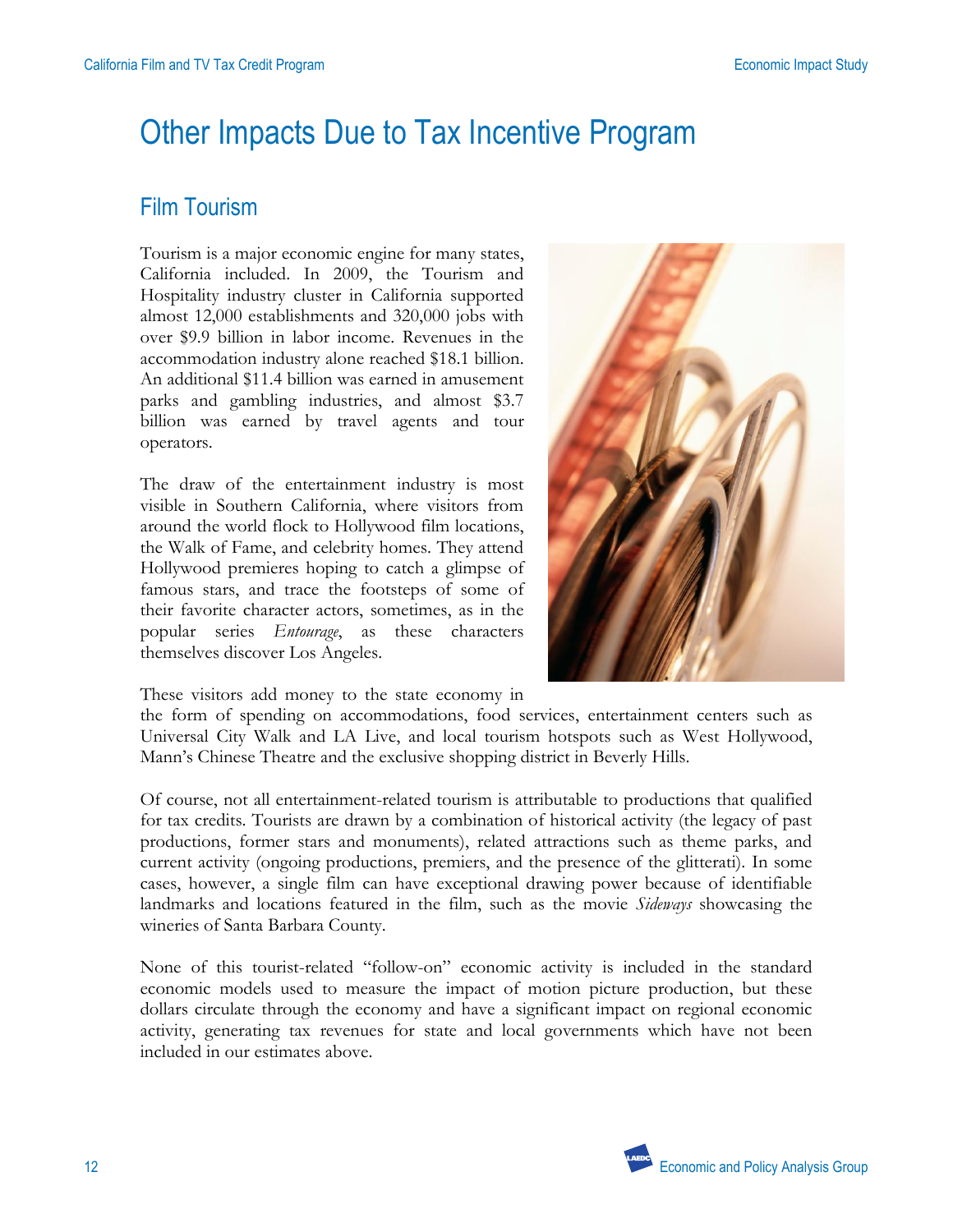#### Critical Mass and a Thriving Industry

The current availability of talent, supplies and services tends to facilitate *additional* production activity. In our analysis, we have estimated the contribution of only those productions that have qualified for the current tax credit allocation. But discussions with people in the industry suggest that location sometimes matters for subsequent work. Producers involved in a project at a particular location may add additional unrelated production activity in the same area because of the availability of talent and co-workers or because of scheduling coordination. For example, a director may insist on filming in Los Angeles if he and his key collaborators are already in the area finishing work on a project that was allocated tax credits. This follow-on activity contributes additional economic activity which has not been captured here.

Without individual survey data, this additional activity is difficult to quantify. However, based on our findings above we can broadly estimate the economic activity generated by each \$100 million in additional production activity. This is shown in Exhibit 4-1.

| <b>Exhibit 4-1</b><br><b>Total Economic Impact in California of Production Spending</b> |    |       |  |
|-----------------------------------------------------------------------------------------|----|-------|--|
| <b>Direct Impact</b>                                                                    |    |       |  |
| Production spending (\$ millions)                                                       | \$ | 100.0 |  |
| <b>Total Economic Impact</b>                                                            |    |       |  |
| Output (\$ millions)                                                                    | \$ | 243   |  |
| Employment (jobs)                                                                       |    | 1,270 |  |
| Labor income (\$ millions)                                                              | S  | 89    |  |
| State and local taxes (\$ millions)                                                     | \$ | 13    |  |
| Sources: Selected production budgets: LAEDC                                             |    |       |  |

We estimate that based on the total production spending of projects qualifying for the tax credit program, revenues would be over \$1.5 billion. An incremental \$100 million in production spending would thus represent an increase of approximately 6.5 percent of the work that has been allocated tax credits and less than ½ of one percent of all production activity in California. If production in California that is motivated by the tax credit program facilitates an additional \$100 million in production spending on follow-on projects, this additional activity will generate 7 cents per current dollar of tax credit allocated. We believe the effect could reasonably be higher.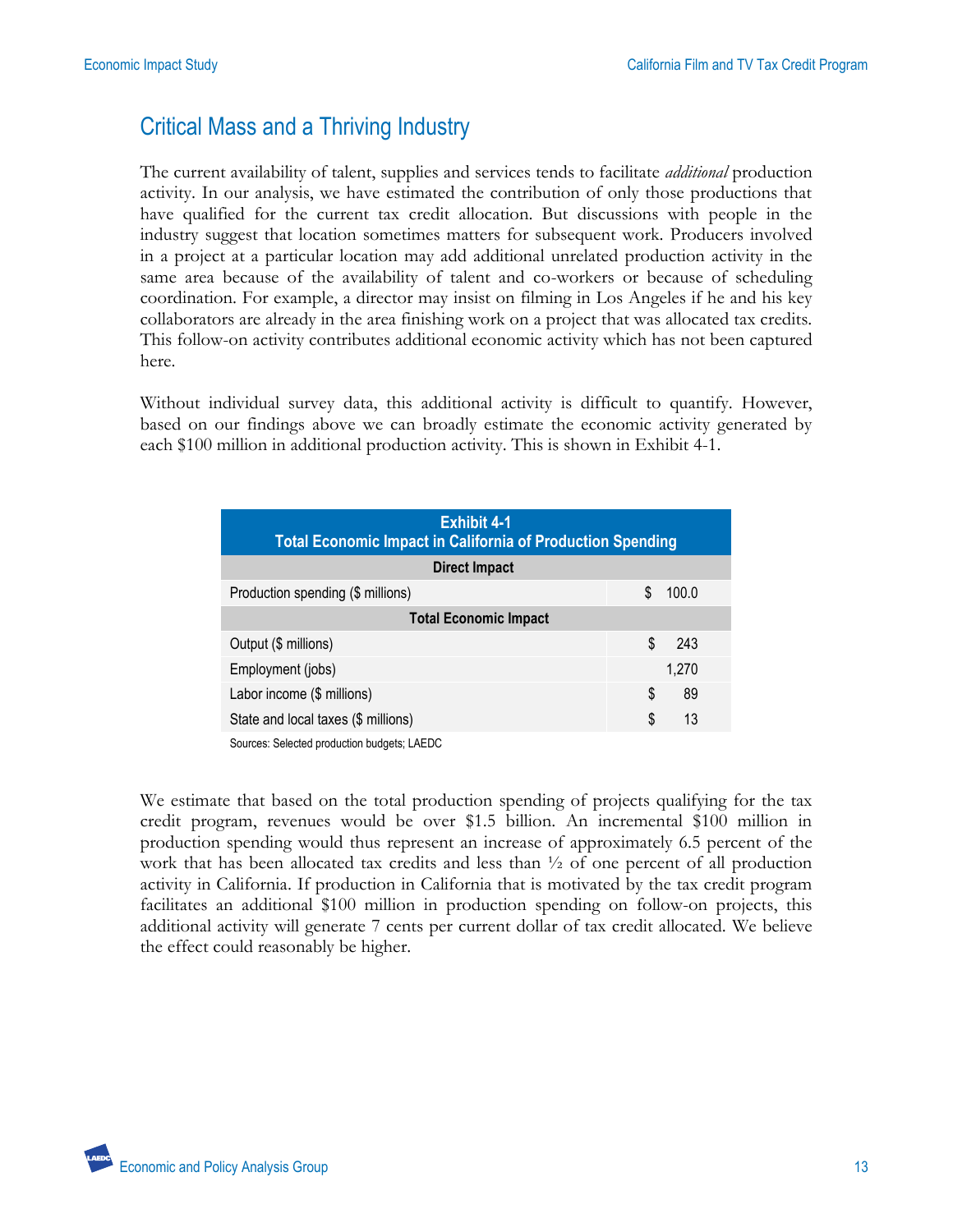## Other Considerations

#### Potential of Big-Budget Productions

The current tax credit program is limited to productions with budgets under \$75 million. This is a policy which encourages larger budget productions to seek locations where tax incentives are not constrained by budget.

Larger productions, however, have commensurately larger impacts. If the program instead were to allow credits to a certain limit to be applied to productions of any size, this may encourage some productions to stay in California. The state would collect tax revenues *on all activity*



associated with the production but would be liable only for tax credits up to the specified limit.

To quantify this idea, we reviewed a detailed budget for a feature film production that exceeds the limits set for the California tax incentive. The total production budget is \$175 million, of which approximately 51 percent is below-the-line expenditures. Using the same methodology as above, we estimate the economic impact and impact ratios of this production.

| <b>Exhibit 5-1</b><br><b>Total Economic Impact in California of Big-Budget Production</b> |             |  |  |
|-------------------------------------------------------------------------------------------|-------------|--|--|
| <b>Direct Impact</b>                                                                      |             |  |  |
| Production budget (\$ millions)                                                           | \$<br>175.0 |  |  |
| <b>Total Economic Impact</b>                                                              |             |  |  |
| Output (\$ millions)                                                                      | \$<br>471   |  |  |
| Employment (jobs)                                                                         | 2,400       |  |  |
| Labor income (\$ millions)                                                                | S<br>168    |  |  |
| State and local taxes (\$ millions)                                                       | 27<br>\$    |  |  |
| Sources: Production budget; LAEDC                                                         |             |  |  |

We assume that the film will be allocated a tax credit of 20 percent of qualifying expenditures up to some amount but not to exceed \$75 million. Exhibit 5-2 presents the

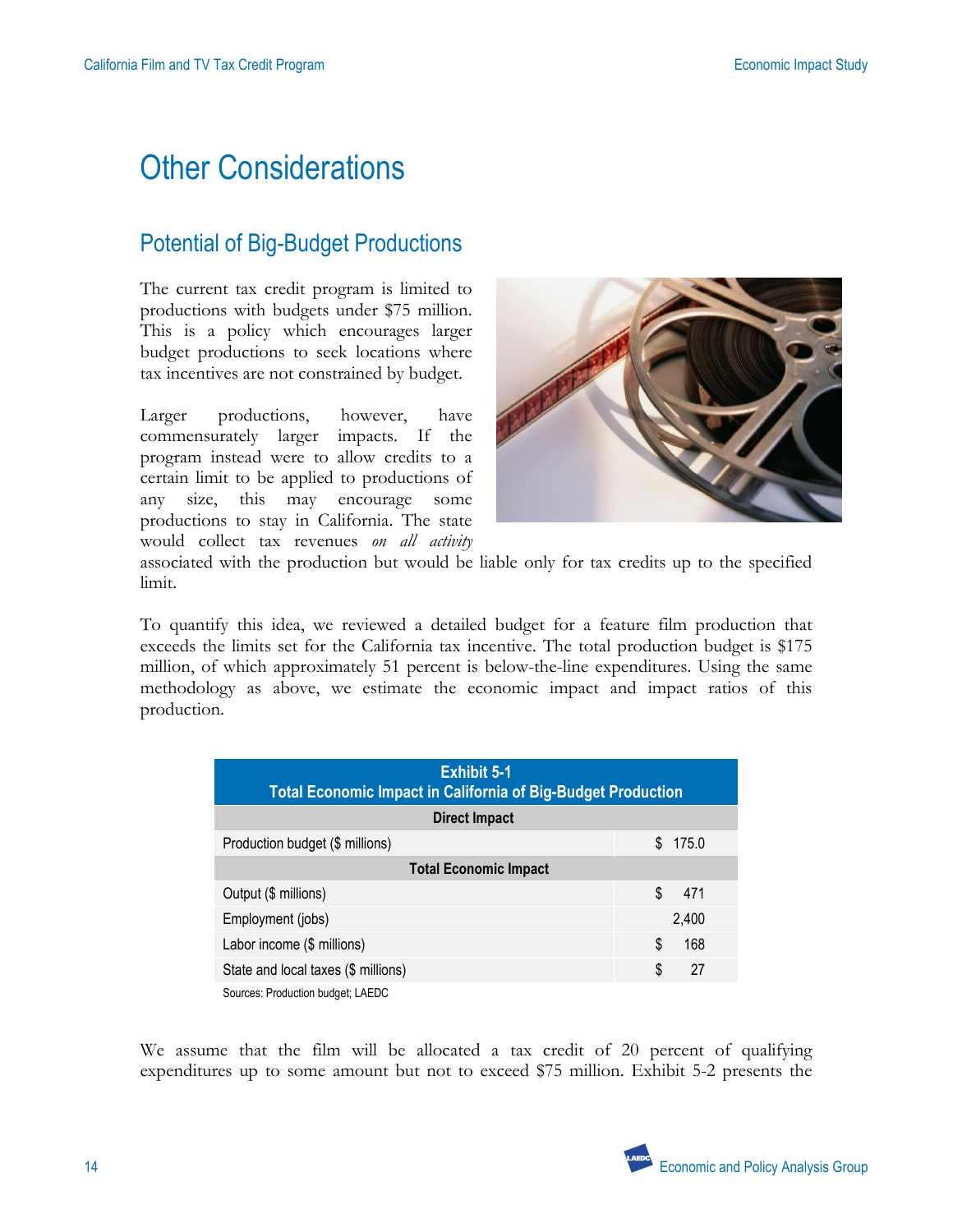impact ratios for this production assuming a 20 percent tax credit with a \$75 million cap on qualifying expenditures.

| <b>Exhibit 5-2</b><br><b>Impact Ratios of Big-Budget (\$175 million) Production</b><br>With 20% Tax Credit on \$75 million Qualifying Expenditures |            |  |  |
|----------------------------------------------------------------------------------------------------------------------------------------------------|------------|--|--|
| Estimated tax credit (\$ millions)                                                                                                                 | S<br>15.00 |  |  |
| Economic output per dollar tax credit                                                                                                              | 31.4       |  |  |
| Labor income per dollar tax credit                                                                                                                 | 11.23      |  |  |
| GDP per dollar tax credit                                                                                                                          | 10.67      |  |  |
| Tax revenue per dollar tax credit                                                                                                                  | 1.78       |  |  |
| Source: LAEDC                                                                                                                                      |            |  |  |

Thus for a production budget of \$175 million, if a 20 percent tax credit were allocated on qualifying expenditures up to \$75 million, the state will pay \$15 million in tax credits but state and local governments will receive \$26.7 million in tax revenue. In other words, \$1.78 in taxes would be generated for each dollar of tax credit allocated. Note that this is almost 80 percent higher than the tax recovery ratio estimated for the approved projects under the current tax incentive program. Moreover, this estimate does not include potential tax revenue from film tourism, or the contributions to a thriving industry, discussed above, nor does it account for any potential delay in realizing the tax credits and their consequent discounted value.

#### Network Productions

Another category of production that is not currently eligible for the tax credit program is the network television series. Although new television series qualify for tax credits, the policy to exclude ongoing network television series is shortsighted. Many of these series can be longrunning, meaning that local spending will persist, supporting the local ancillary businesses.

To illustrate, we reviewed two detailed budgets for network television series that currently do not qualify for tax credits, one of which is 12 episodes in length, the second is 22 episodes. The total production budget for the 12-episode series is \$35.2 million, of which approximately 64 percent (\$22.5 million) is below-the-line expenditures, compared to \$61.0 million and 65.1 percent for the 22-episode series.

We assume that each series would be allocated a tax credit of 20 percent of qualifying expenditures, which we further assume are all below-the-line expenditures. While these budgets are similar to the budget of a new series that was in our sample of productions, the below-the-line expenditures in these productions are somewhat more heavily weighted towards the purchase of goods and services and less towards labor costs.

Using the same methodology as above, we estimate the economic impact and impact ratios of these productions, shown in Exhibit 5-3.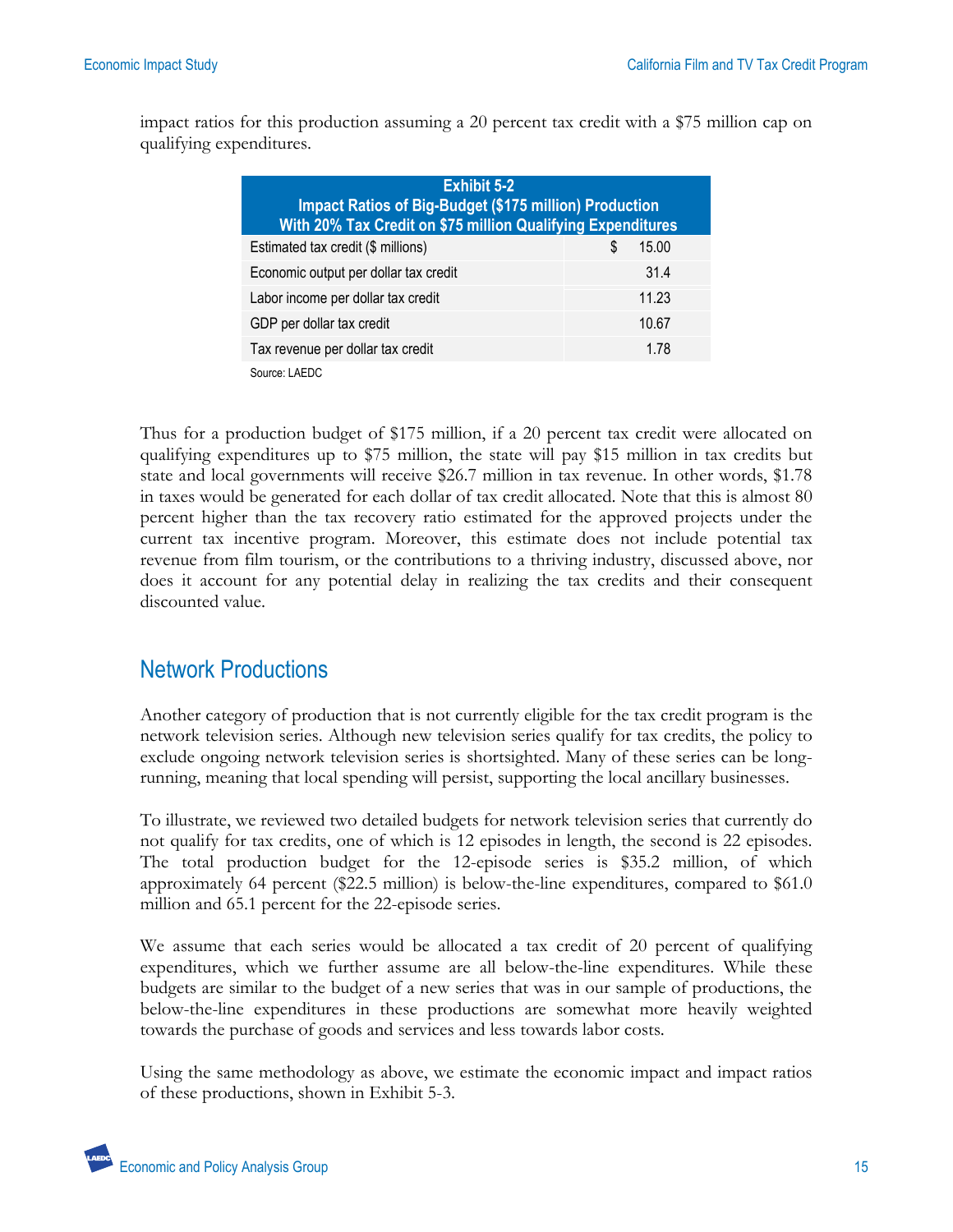| <b>Exhibit 5-3</b><br><b>Total Economic Impact in California of Representative Network TV Series</b> |                          |                   |  |  |
|------------------------------------------------------------------------------------------------------|--------------------------|-------------------|--|--|
|                                                                                                      | <b>12-Episode Series</b> | 22-Episode Series |  |  |
| Production budget (\$ millions)                                                                      | 35.2<br>\$               | \$<br>61.0        |  |  |
| % of production budget BTL                                                                           | 64.0                     | 65.1              |  |  |
| <b>Total Economic Impact</b>                                                                         |                          |                   |  |  |
| Output (\$ millions)                                                                                 | \$<br>89.9               | \$<br>156.8       |  |  |
| Employment (jobs)                                                                                    | 480                      | 840               |  |  |
| Labor income (\$ millions)                                                                           | \$<br>32.8               | 57.2<br>\$        |  |  |
| State and local taxes (\$ millions)                                                                  | \$<br>5.1                | 8.4<br>\$         |  |  |
| Sources: Production budget; LAEDC                                                                    |                          |                   |  |  |

Exhibit 5-4 presents the impact ratios for these network series.

| <b>Exhibit 5-4</b><br><b>Impact Ratios of Network Television Series</b><br><b>With 20% Tax Credit on \$22.5 million Qualifying Expenditures</b> |                          |                   |  |
|-------------------------------------------------------------------------------------------------------------------------------------------------|--------------------------|-------------------|--|
|                                                                                                                                                 | <b>12-Episode Series</b> | 22-Episode Series |  |
| Estimated tax credit (\$ millions)                                                                                                              | \$<br>4.50               | \$7.94            |  |
| Economic output per dollar tax credit                                                                                                           | 19.97                    | 19.75             |  |
| Labor income per dollar tax credit                                                                                                              | 7.29                     | 7 21              |  |
| GDP per dollar tax credit                                                                                                                       | 7.89                     | 7.80              |  |
| Tax revenue per dollar tax credit                                                                                                               | 1.05                     | 1.05              |  |
| Source: LAEDC                                                                                                                                   |                          |                   |  |

Again, these estimates do not include potential tax revenue from film tourism, or the contributions of a thriving industry, as discussed above, nor do they account for the potential delay in receiving the tax credits.

If these budgets are representative of network television series, they would appear to be capable of returning tax revenues above their tax credit allocation.

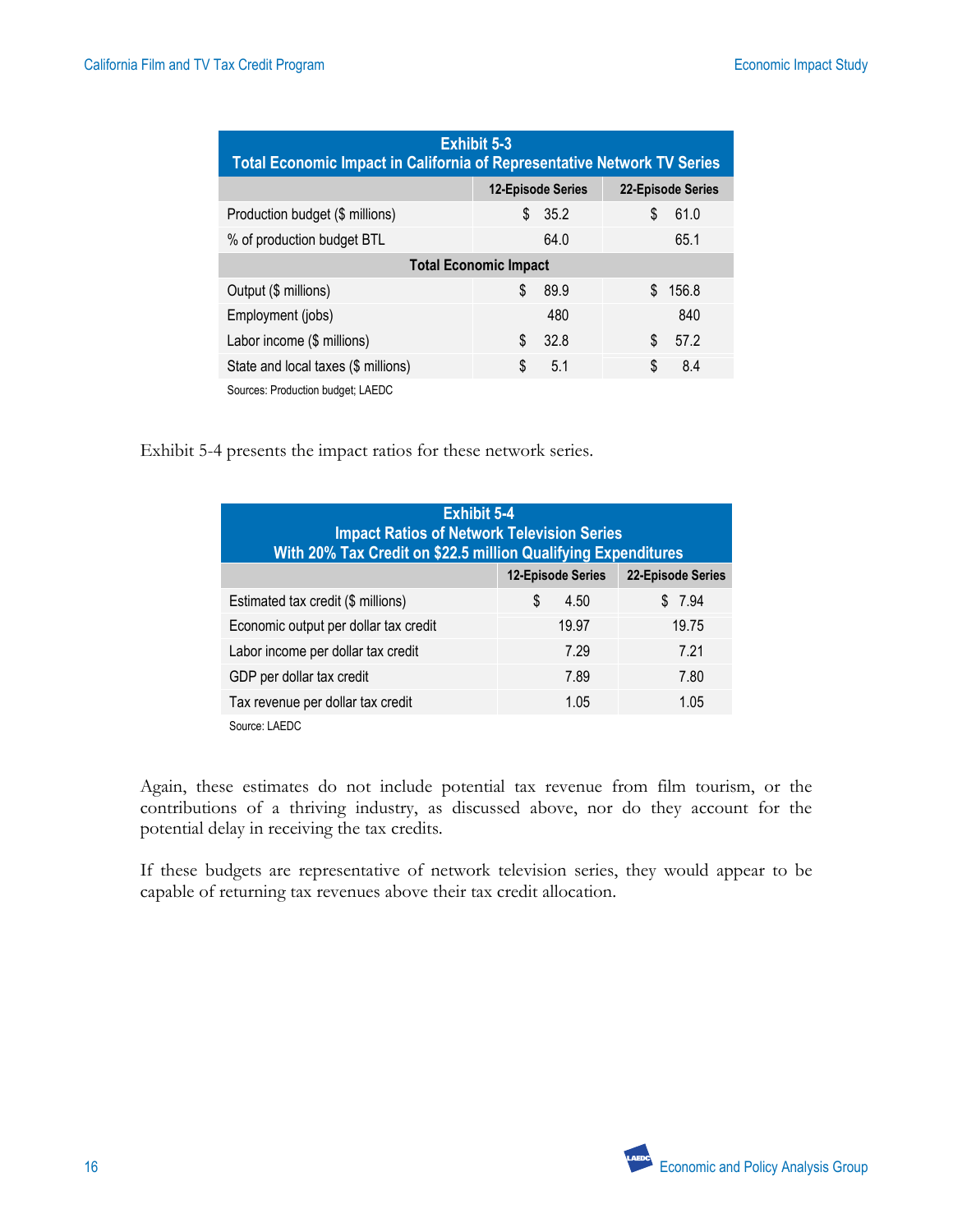## Appendix

#### **Methodology**

Detailed budget data is highly confidential, and complete budget information for all projects that received credit allocations is not available. We were able to review a sample of nine complete, detailed budgets for productions that qualified for the tax credit program, and we use these to extrapolate our estimates to the entire set of 77 productions that have been approved.

To protect the confidentiality of this proprietary data, we report the results of our analysis in the aggregate; however, we believe the sample of nine is fairly representative of the total roster of productions that have qualified since it includes feature films of varying budgets, a new television series, and an independent movie-of-the-week with a typical budget pattern.

To estimate the economic impact of our selected productions, we proceeded in two steps: First, for each budget, we isolated the below-the-line spending and allocated expenditures by industry, such as, for example, motion picture and video production, sound recording, construction services, electricity, retail purchases, car rentals, warehousing and storage, telecommunications, advertising, photographic services, guard services, waste management, dry cleaning and laundry, and government permits. We excluded any spending that would not occur in the state of California since such spending will not have an economic impact here.

Second, we estimated the economic impact of the above-the-line expenditures, since, although these do not qualify for tax credits, they represent significant spending which will generate economic activity in the state.

Our estimates are based on a 440-sector economic input-output model developed using software and data from the Minnesota IMPLAN Group, which traces inter-industry transactions resulting from an increase in demand in a given region. The total estimated economic impact includes direct, indirect and induced effects. *Direct activity* includes the materials purchased and the employees hired by the production companies. *Indirect effects* are those which stem from the employment and business revenues motivated by the purchases made by the production companies and any contractors. *Induced effects* are those generated by the spending of employees whose wages are sustained by both direct and indirect spending.

Our estimates for labor income and output are expressed in current (2010) dollars. Labor income includes payments made to wage and salary workers and to the self-employed. Employment estimates are measured on a job-count basis for both wage and salary workers and proprietors regardless of the number of hours worked.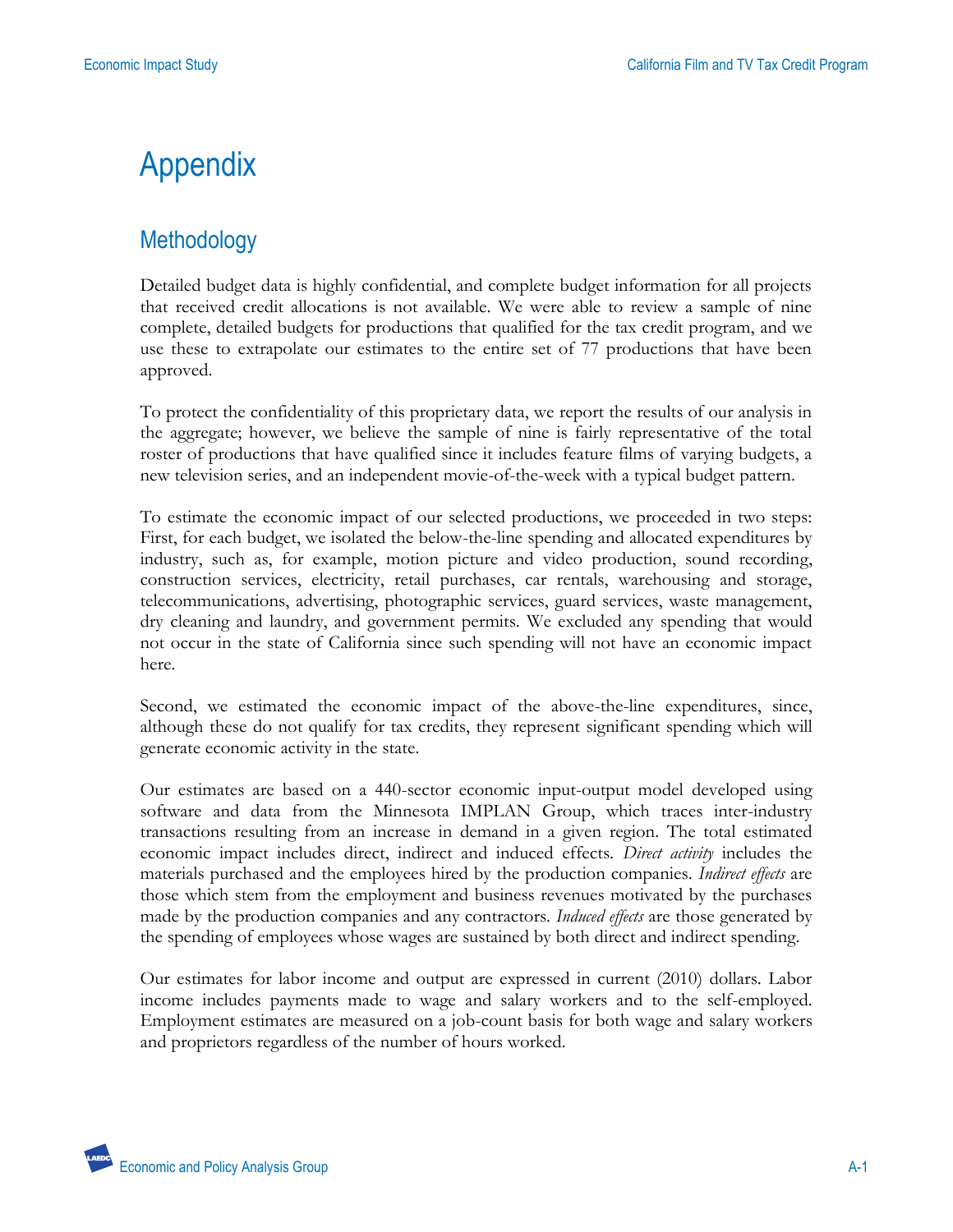#### **Assumptions**

Most studies examining the economic impact of filming and motion picture production examine the new spending that has entered the geographic region. The intention of most states' incentives programs is to *attract* a new industry, thus the focus of new spending is appropriate. As a proxy for new spending, many analysts use the spending of those productions that have qualified for tax incentives, as presumably these productions would not have taken place in the absence of the tax incentives.

Although California's incentive program is intended to *retain* the industry, we adopt this assumption. The flight of productions to other states and nations in response to competing incentives give credibility to the assertion that the cost reductions made possible by California's tax credit are responsible for keeping these productions here.

While in general below-the-line wages and local purchases are those that qualify for the purposes of the tax credits, we also consider the amount of above-the-line wages and purchases. These are important because the spending patterns of higher income earners are quite different from the spending patterns of median income households. From discussions with industry participants, we assume that above-the-line workers (talent, writers and directors) are paid as independent artists, writers and performers under such corporate entities as "loan-out" corporations, and that 5 percent of these payments are sent out of state. We assume that all below-the-line workers are California residents.

Our estimates do not include income taxes paid by producers or talent who earn a share of the profits of the films or series once they are released.

We do not take into account the tax revenue that might be generated from income taxes on the sales of tax credits to other persons or corporations. While such sale may generate tax liability, it is equally likely that the sale can be offset by costs.

There exists an inter-temporal mismatch between the spending generated by the productions and the tax credit realization. The tax credits are allocated but not awarded until the production is complete and the budgets audited; they are not realized until tax returns are filed. Therefore, these allowances will reduce future tax revenues to the state, while the spending (and revenues received by the state) will occur as production is underway. Although the indirect and induced impacts of the spending will occur over time, the tax credit realization will occur even further into the future. To account for this differential, we discount the value of the tax credits by 4.5 percent, the expected inflation from late-2010, when most of the spending occurred, to mid-2012, when the tax returns are filed and the credits realized. This discount was calculated using the Federal Reserve Bank of New York's five year, five-year forward break-even rate estimate from April 2011. For ancillary production, which is assumed to lag the associated film production, we discount the value of the applicable tax credit by 3.0 percent, allowing for an additional six-month lag in spending. *No discount was applied in our estimates of network productions or large-budget productions.*

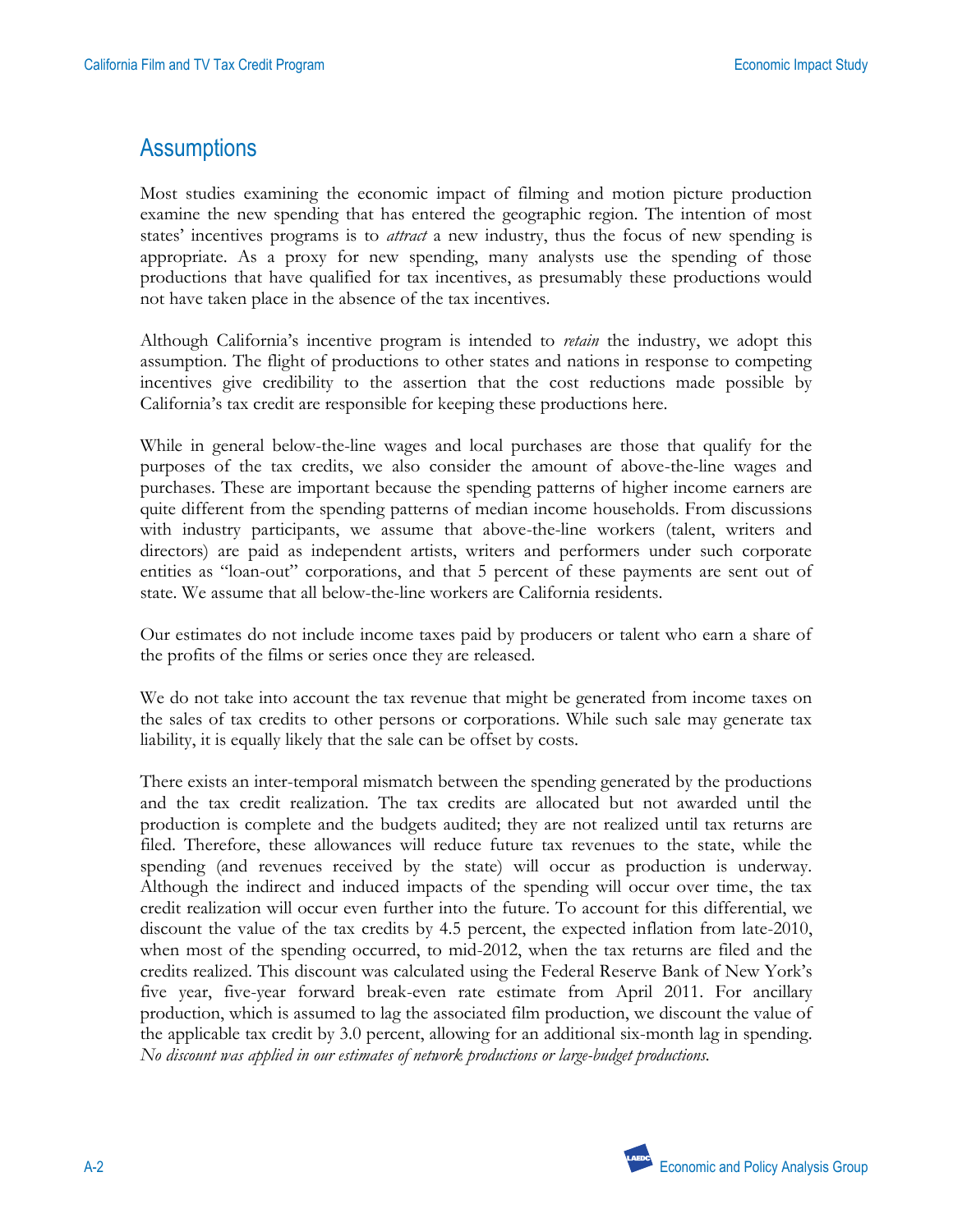#### Description of Industry Sectors

The industry sectors used in this report are established by the North American Industry Classification System (NAICS). NAICS divides the economy into twenty sectors, and groups industries within these sectors according to production criteria. Listed below is a short description of each sector as taken from the sourcebook, *North American Industry Classification System,* published by the U.S. Office of Management and Budget (2007).

*Agriculture, Forestry, Fishing and Hunting:* Activities of this sector are growing crops, raising animals, harvesting timber, and harvesting fish and other animals from farms, ranches, or the animals' natural habitats.

*Mining:* Activities of this sector are extracting naturally-occurring mineral solids, such as coal and ore; liquid minerals, such as crude petroleum; and gases, such as natural gas; and beneficiating (e.g., crushing, screening, washing and flotation) and other preparation at the mine site, or as part of mining activity.

*Utilities:* Activities of this sector are generating, transmitting, and/or distributing electricity, gas, steam, and water and removing sewage through a permanent infrastructure of lines, mains, and pipes.

*Construction:* Activities of this sector are erecting buildings and other structures (including additions); heavy construction other than buildings; and alterations, reconstruction, installation, and maintenance and repairs.

*Manufacturing:* Activities of this sector are the mechanical, physical, or chemical transformation of material, substances, or components into new products.

*Wholesale Trade:* Activities of this sector are selling or arranging for the purchase or sale of goods for resale; capital or durable nonconsumer goods; and raw and intermediate materials and supplies used in production, and providing services incidental to the sale of the merchandise.

*Retail Trade:* Activities of this sector are retailing merchandise generally in small quantities to the

general public and providing services incidental to the sale of the merchandise.

*Transportation and Warehousing:* Activities of this sector are providing transportation of passengers and cargo, warehousing and storing goods, scenic and sightseeing transportation, and supporting these activities.

*Information:* Activities of this sector are distributing information and cultural products, providing the means to transmit or distribute these products as data or communications, and processing data.

*Finance and Insurance:* Activities of this sector involve the creation, liquidation, or change of ownership of financial assets (financial transactions) and/or facilitating financial transactions.

*Real Estate and Rental and Leasing:* Activities of this sector are renting, leasing, or otherwise allowing the use of tangible or intangible assets (except copyrighted works), and providing related services.

*Professional, Scientific, and Technical Services:*  Activities of this sector are performing professional, scientific, and technical services for the operations of other organizations.

*Management of Companies and Enterprises:* Activities of this sector are the holding of securities of companies and enterprises, for the purpose of owning controlling interest or influencing their management decision, or administering, overseeing, and managing other establishments of the same company or enterprise and normally undertaking the strategic or organizational planning and decision-making of the company or enterprise.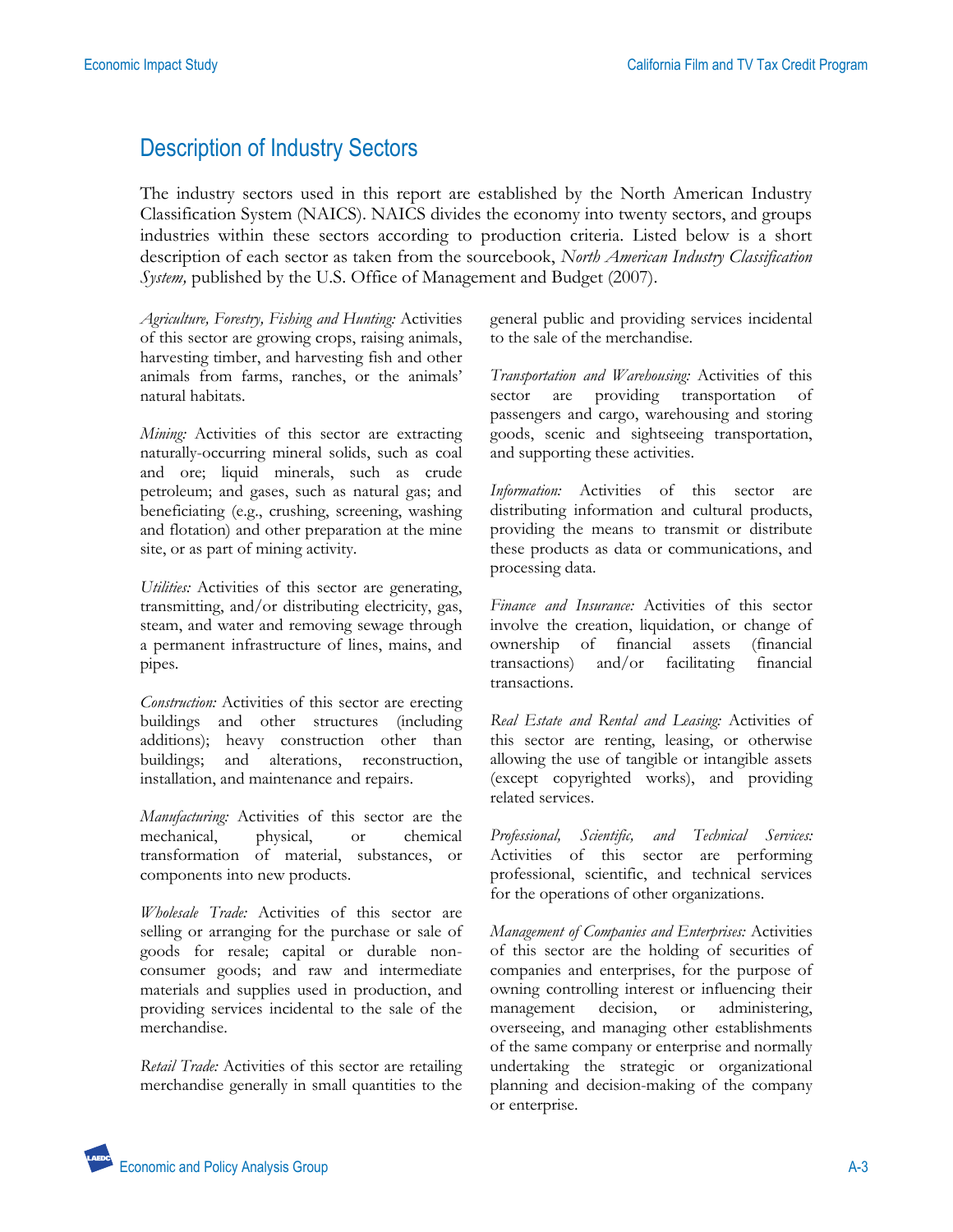*Administrative and Support and Waste Management and Remediation Services:* Activities of this sector are performing routine support activities for the day-to-day operations of other organizations, such as: office administration, hiring and placing of personnel, document preparation and similar clerical services, solicitation, collection, security and surveillance services, cleaning, and waste disposal services.

*Educational Services:* Activities of this sector are providing instruction and training in a wide variety of subjects. Educational services are usually delivered by teachers or instructors that explain, tell, demonstrate, supervise, and direct learning. Instruction is imparted in diverse settings, such as educational institutions, the workplace, or the home through correspondence, television, or other means.

*Health Care and Social Assistance:* Activities of this sector are operating or providing health care and social assistance for individuals.

*Arts, Entertainment and Recreation:* Activities of this sector are operating facilities or providing services to meet varied cultural, entertainment, and recreational interests of their patrons, such as: (1) producing, promoting, or participating in live performances, events, or exhibits intended for public viewing; (2) preserving and exhibiting objects and sites of historical, cultural, or educational interest; and (3) operating facilities or providing services that enable patrons to participate in recreational activities or pursue amusement, hobby, and leisure-time interests.

*Accommodation and Food Services:* Activities of this sector are providing customers with lodging and/or preparing meals, snacks, and beverages for immediate consumption.

*Other Services (except Public Administration):*  Activities of this sector are providing services not specifically provided for elsewhere in the classification system. Establishments in this sector are primarily engaged in activities, such as equipment and machinery repairing, promoting or administering religious activities, grantmaking, advocacy, and providing dry-cleaning and laundry services, personal care services, death care services, pet care services, photofinishing services, temporary parking services, and dating services.